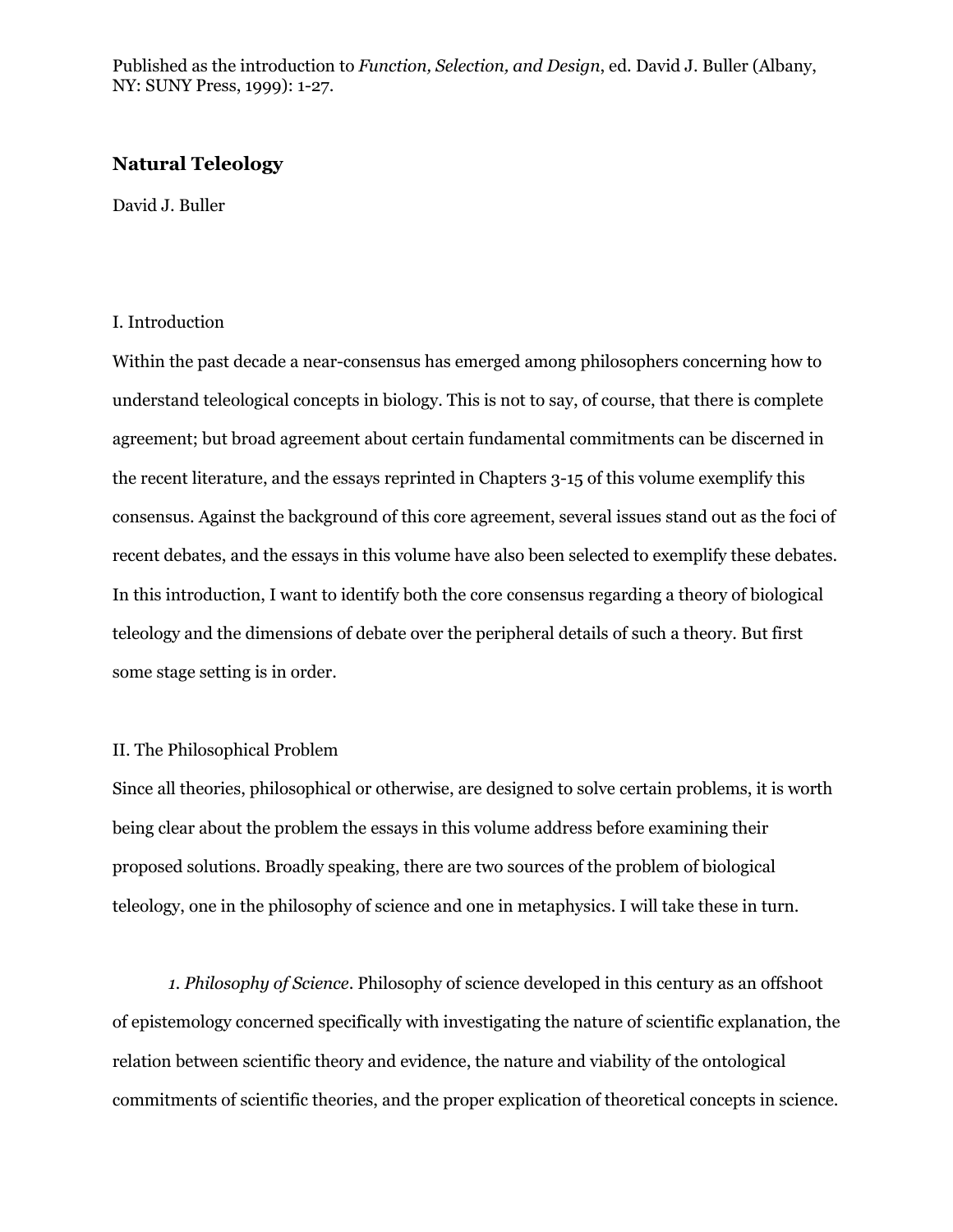When philosophers of science turned their attention to biology, one cluster of concepts stood out as particularly in need of explication — the concept of *function* and its synonyms *in order to*, *for the sake of*, etc. For biologists routinely employ the concept of function and its relatives in their descriptions of the organs and traits of organisms: the function of the heart is to pump blood, the function of the kidneys is to filter metabolic wastes from the blood, the function of the thymus is to manufacture lymphocytes, the function of cryptic coloration (as in chameleons) is to provide protection against predators, Thomson's gazelles stott (stiff-leggedly jump up and down) in order to communicate to predators that they have been noticed, black-headed gulls remove eggshells from their nests in order to protect their fledglings against predation, the function of the mimetic sex pheromone in some orchids is pollination (by tricking male thynnine wasps into landing on the petals before flying away with grains of the orchid's pollen stuck to its legs), and so on.

Each of these descriptions of function cites an effect of an organ or trait, but not every effect of a trait or organ corresponds to a function of it. The heart, notoriously, makes noise in addition to pumping blood. But while all biologists would agree that pumping blood is a function of the heart, none would take making noise to be. Similarly, when an orchid's pollen is stuck to a wasp's legs, the wasp is heavier and it burns more calories in flight; but no biologist would take the burning of calories in male thynnine wasps to be a function of the mimetic sex pheromone in orchids, although the pheromone does produce this effect. Thus, "the function of *X* is to *Y*" cannot simply mean "*X* produces the effect *Y*," since this would fail to distinguish effects it is the function of a trait or organ to produce from those it is not its function to produce.

This makes the biologist's concept of function particularly interesting to the philosopher of science; for it does not appear to be *wholly* explicable in terms of ordinary causation familiar from the physical sciences. David Hull (1974, p. 102) put the matter very nicely:

Just as a physicist might say that heating a gas causes it to expand, a biologist might say that heating a mammal causes it to sweat. But a biologist might also say that a mammal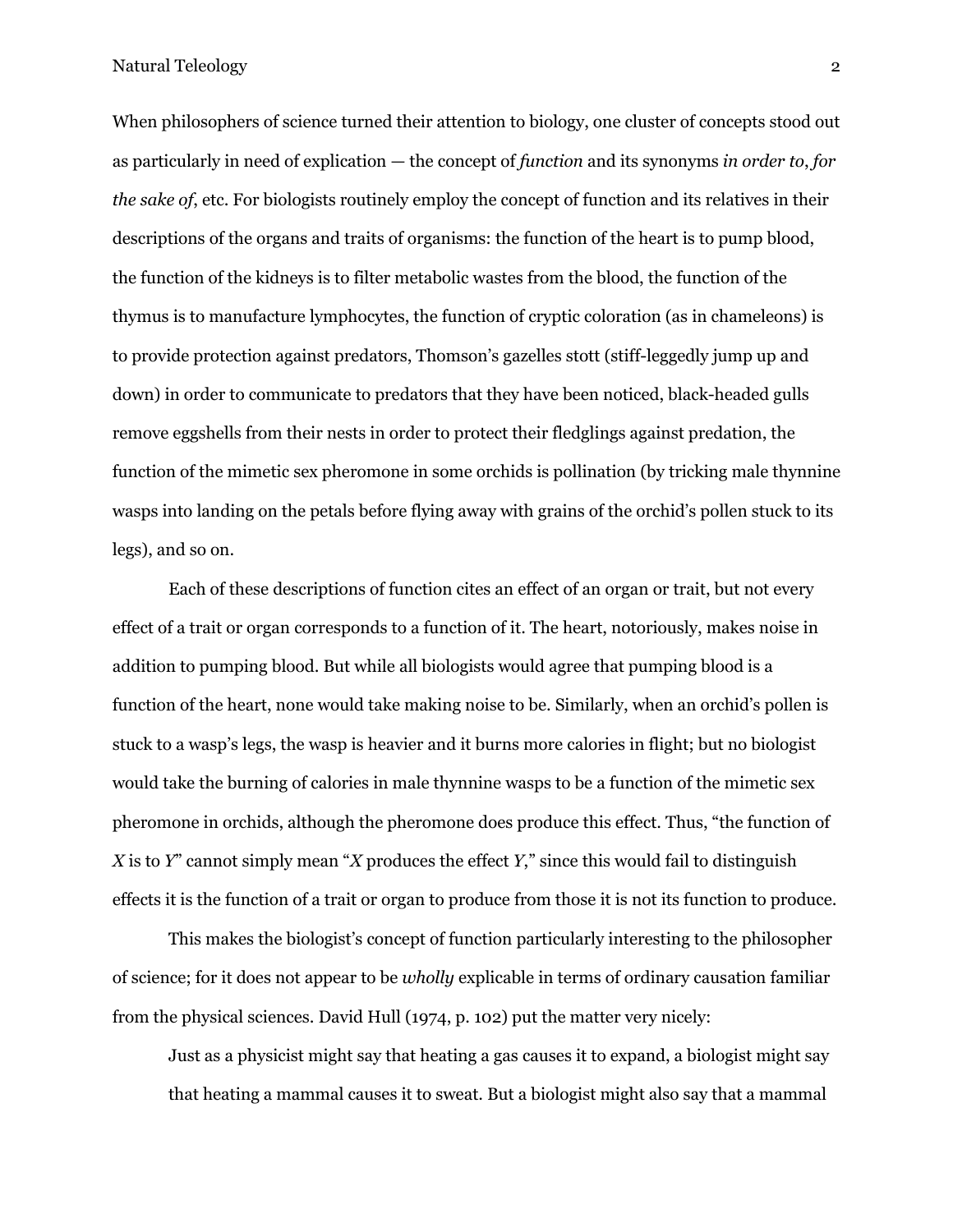sweats when heated in order to keep its temperature constant, while no physicist would say that a gas expands when heated in order to keep its temperature constant -- even though that is exactly what happens.

What, then, are the theoretical commitments implicit in the biological concept of function that distinguish the case of the sweating mammal from that of the expanding gas? Why is constant temperature merely an effect of gas expansion while being the "function" of sweating in mammals? Explicating the biologist's concept of function in order to answer these questions is one of the problems for a philosopher of science interested in biology.

*2. Metaphysics*. An obvious way to think about the difference between the sweating mammal and the expanding gas is in terms of goals or purposes: sweating is in some sense "goal directed" or "purposive," occurring *in order to bring about* the cooling of the body, whereas expansion of a gas is not similarly directed toward the goal of maintaining temperature. This way of casting the issue views sweating as a teleological process and gas expansion as nonteleological. But, while we have a firm grasp of teleological processes in the behavioral arena (we know what it is for a person to act purposively or in a goal-directed manner), how can a process such as sweating be teleological (purposive or goal directed)? This question cuts to the heart of a long-standing philosophical problem. For ever since the scientific revolution, one of philosophy's foremost metaphysical problems has been whether, and if so how, teleology is possible in nature. This problem has its roots in the conflict between Aristotelian metaphysics, which dominated philosophical thought before the scientific revolution of the 16th and 17th centuries, and the "corpuscularian" or "mechanical philosophy" that accompanied the scientific revolution. To show how the metaphysical problem of teleology emerged, let me begin with a brief sketch of Aristotelian metaphysics.

In Aristotelian metaphysics, there are four types of causation: material, formal, efficient, and final causation. Of these, only efficient and final causation are relevant to the problem of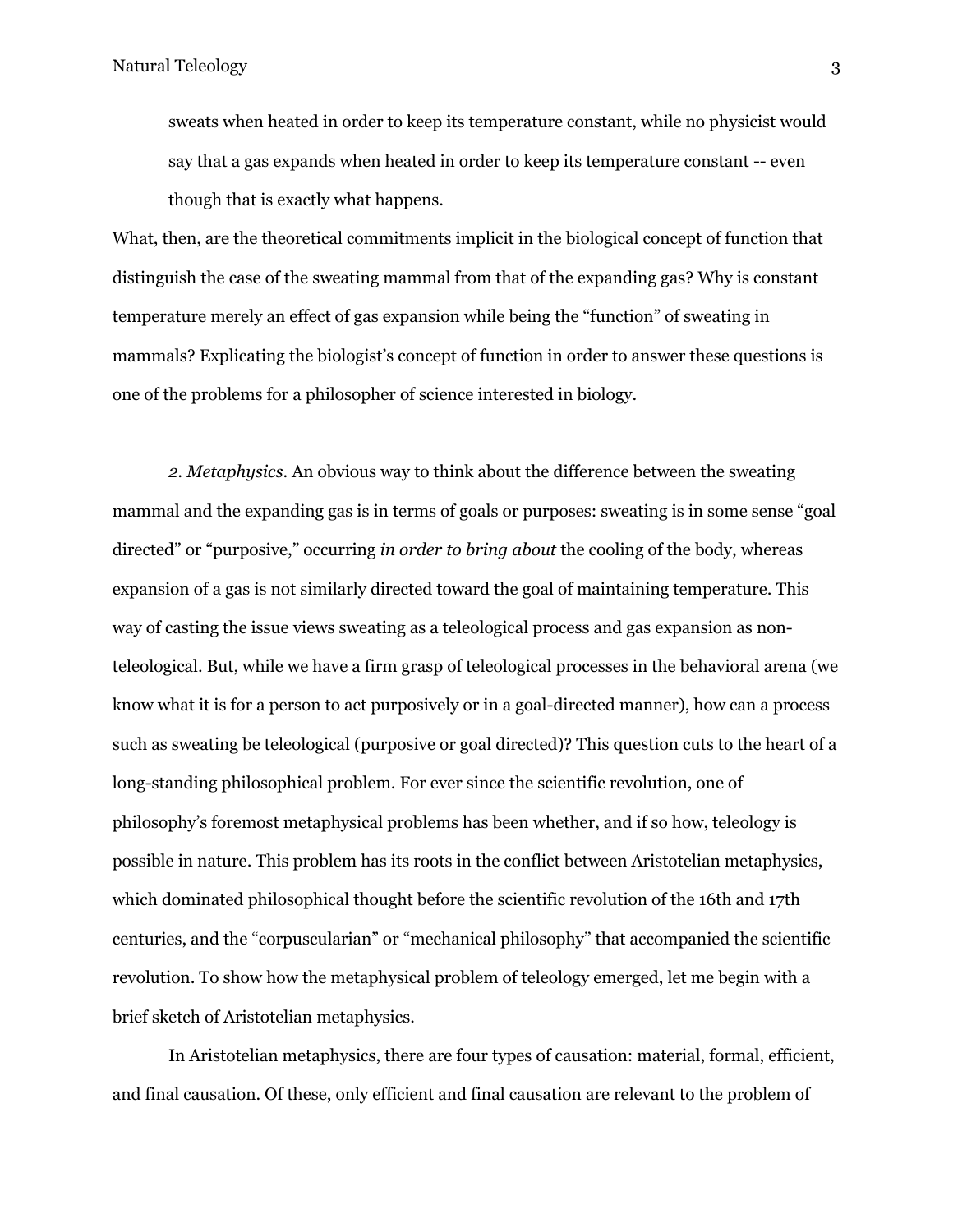teleology. Efficient causation is what we are all familiar with in our contemporary scientific world view: efficient causes are temporally prior to their effects and initiate the changes that result in them (they are, as Aristotle puts it in *Metaphysics* 983a30-31, "the source of the change"). If we consider the mimetic sex pheromone in some orchids, the efficient causes of the release of the pheromone are the biochemical processes that trigger its release. From the perspective of Aristotelian metaphysics, however, efficient causation does not provide a complete explanation of why any given orchid releases a mimetic sex pheromone. A complete explanation of *why* a thing is requires citing its final cause, "that for the sake of which" it exists (as Aristotle repeatedly put it in the *Physics* and *Metaphysics*); and the release of the mimetic sex pheromone is "for the sake of" pollination, since it tricks a male thynnine wasp into thinking that in landing on the orchid it is landing on a female wasp that is ready to mate, and this results in the orchid's pollen being dispersed by the male wasp. A complete explanation of why orchids release the mimetic sex pheromone, according to Aristotelian metaphysics, involves the claim that they release the pheromone in order to disperse their pollen. It is thus final causation that is teleological, since the final cause of a thing is its purpose or goal, "that for the sake of which" it exists.

Aristotelian metaphysics did not restrict the concept of final causation to biological phenomena. Indeed, it was applied freely to physical phenomena as well; according to Aristotelian metaphysics, all motion and change in nature was teleological, occurring "for the sake of" some end. This was the most immediate source of problems for Aristotelian metaphysics with the rise of the scientific revolution. For the "corpuscularian" or "mechanical philosophy" sought to explain all physical phenomena as the product of particles of matter (called "corpuscles") in motion, and to explain the motion of a particle of matter as the product of the direct actions of other particles on it (Matthews, 1989). In addition, according to the mechanical philosophy final causes do not do any genuine explanatory work over and above the work already performed by explanations of motion solely in terms of particles in motion acting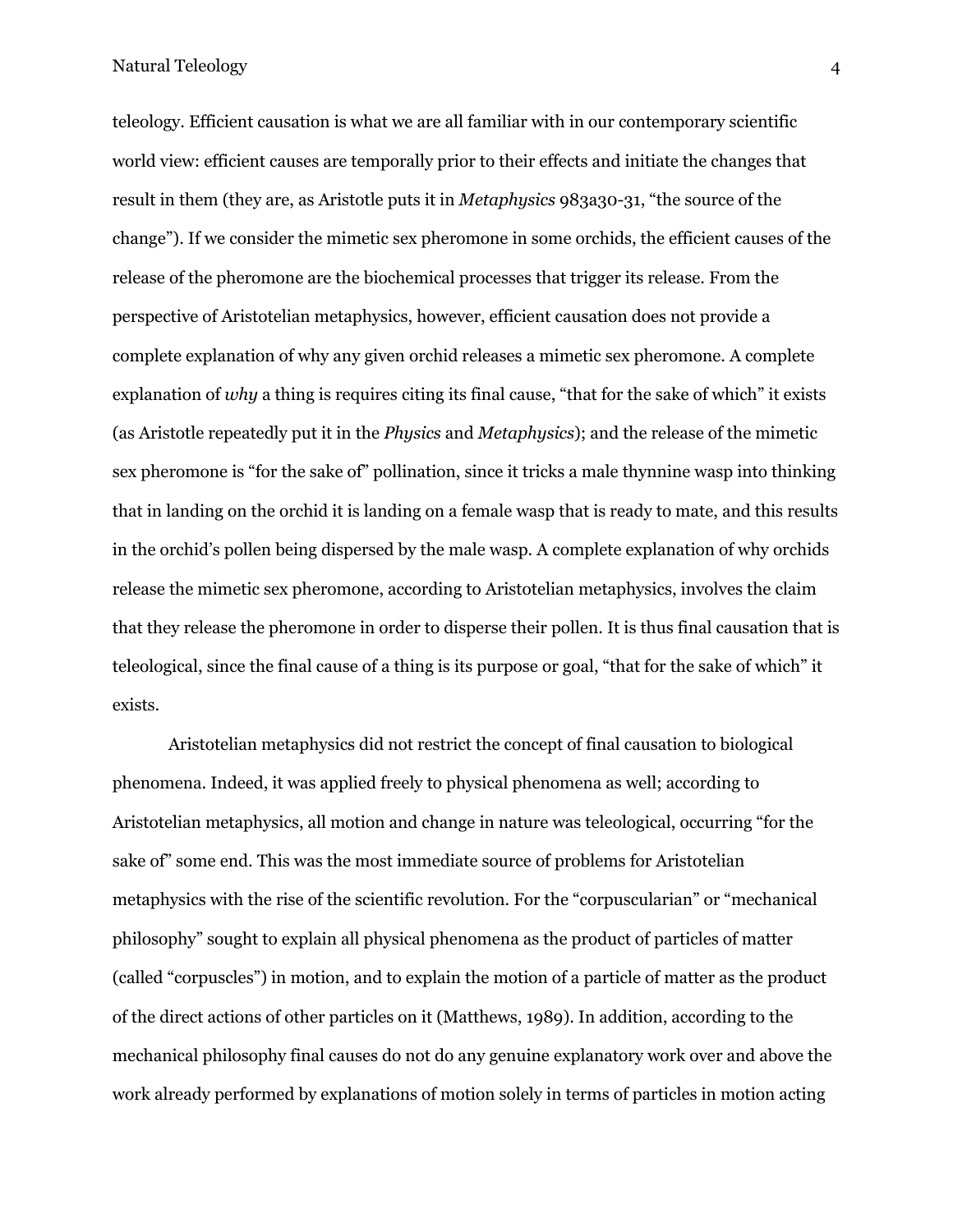on one another. The physical universe thus came to be seen as purely mechanical and all change within it as wholly explicable in terms of antecedent events. The image was that of a clock, whose spring unwinds and turns the gears that drive the entire mechanism inexorably forward in time. And once physical phenomena became conceived in this way, the door was open for philosophers such as Hobbes to extend the same mechanical conception of causation not only to biological phenomena, but to mental phenomena as well (Burtt, 1964). The mechanical philosophy thus viewed all causation as efficient causation working forward in time. In this world view, pollination is merely an *effect*, rather than a cause, of an orchid's releasing its mimetic sex pheromone, since the pollination occurs *after* the release of the pheromone.

As a consequence of the rise of science and the mechanical philosophy, Aristotelian goaldirected final causation came to be seen as suffering from one or both of two principal difficulties. First, it appeared to put the cart before the horse — explaining a cause in terms of its effects — and thus to require "backward" causation. This conflicted with the mechanical philosophy's conception of all change as explicable in terms of the motions of particles and of all of a particle's motions as explicable in terms of the direct actions on it of other particles in motion. For the dispersal of pollen from an orchid cannot set in motion any actions of particles that would *initiate* the release of the mimetic pheromone, since it occurs *after* the release of the pheromone. Thus, pollination can in no way explain the pheromone's release. So goal-directed final causation seems physically impossible and, hence, not explanatory.

There is, however, one clear domain in which goal-directed causation seems both possible and explanatory. Intelligent beings *represent* to themselves the goals that they pursue in their deliberations and actions, and these representations of goals are among the efficient causes of their deliberations and actions. For example, we can explain my going to the freezer and retrieving the ice cream in terms of my desire to eat ice cream (and my belief that ice cream is in the freezer). In offering such an explanation, we are not claiming that the event of my eating ice cream caused the earlier event of my retrieving the ice cream from the freezer. Rather,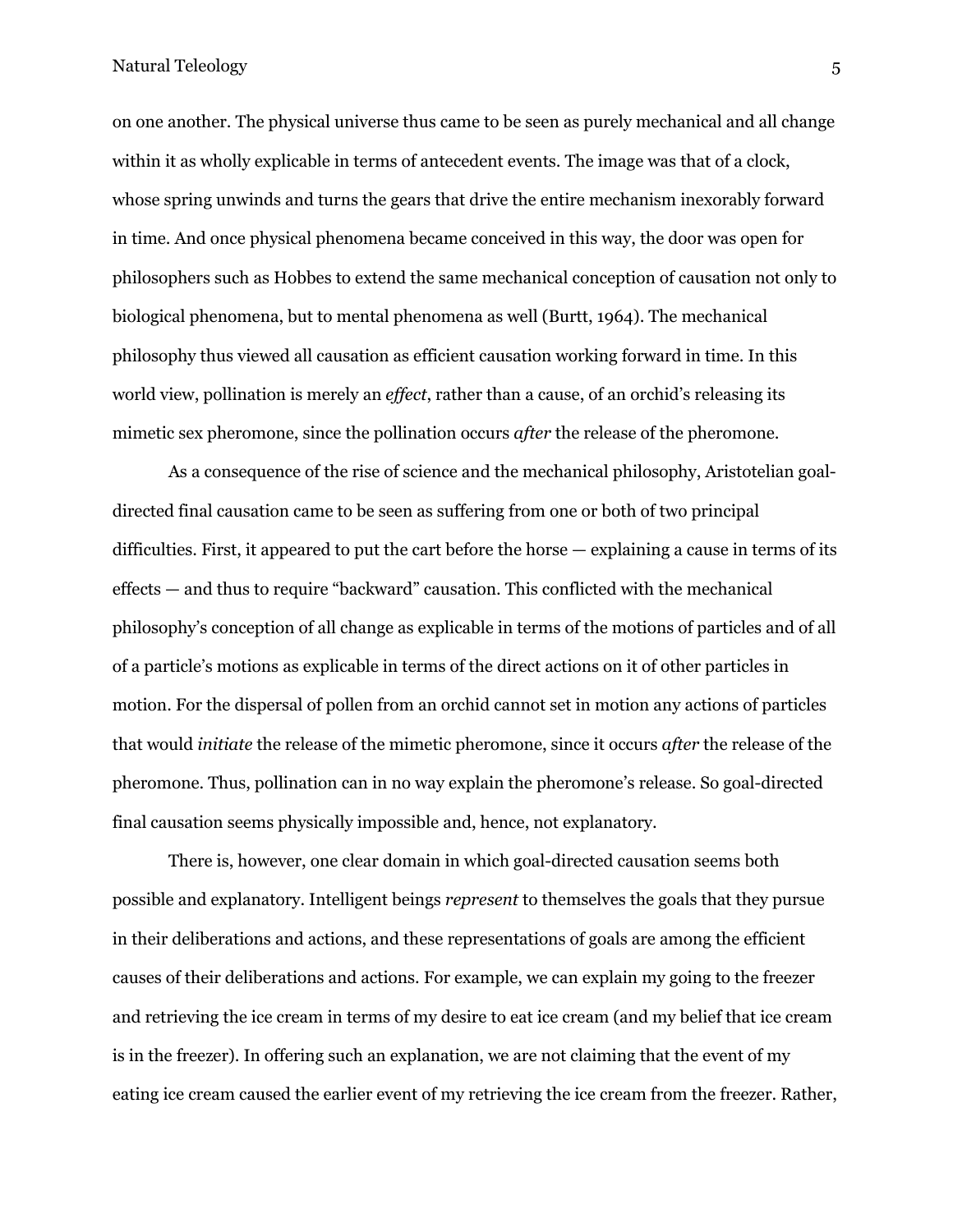we are claiming that *my desire* to eat ice cream was a cause of my retrieving the ice cream; and this desire was temporally prior to the event that it is invoked to explain (my retrieving the ice cream). Of course, what makes my desire the desire *to eat ice cream*, rather than some other desire, is the fact that it involves a representation of my eating ice cream, rather than a representation of something else. Such explanations of the deliberations and actions of intelligent beings, then, are paradigms of explanation in terms of goal-directed causation; but they do not actually require backward causation, since they are always formulated in terms of (antecedent) efficient causes that represent some goal.

If this form of goal-directed causation is extended to the full range of cases to which Aristotelian metaphysics applied the concept of final causation, however, a second problem arises. For this would require that sweat glands somehow represent the goal of lowering body temperature; and this, in turn, would require that sweat glands be "intelligent" in some sense. Similarly, it would require that the thymus somehow "know" that it must manufacture lymphocytes and that the orchid somehow have "figured out" what it must do in order to deceive male thynnine wasps into dispersing its pollen. In short, treating all final causation as goal directed in the way that intelligent behavior is appears to require that intelligence pervade the physical universe, being present in the most unlikely plants and organs of organisms.

Thus, once the mechanical philosophy took hold and efficient causation was seen as sufficient to explain all change in nature, final causation appeared to be caught on the horns of a dilemma: either it involves the unacceptable postulation of backward causation or it involves a grossly implausible panpsychism. In short, there appeared to be no room at all for teleology, or purpose, within the scientific world view. And ever since the rise of this scientific world view, the metaphysical problem of teleology has been that of explaining whether, and if so how, there can be goal-directed processes in a universe governed solely by efficient causation.

In spite of the difficulties associated with teleology, however, biologists continued to use the teleological concept of function in describing the characteristics of organisms, finding the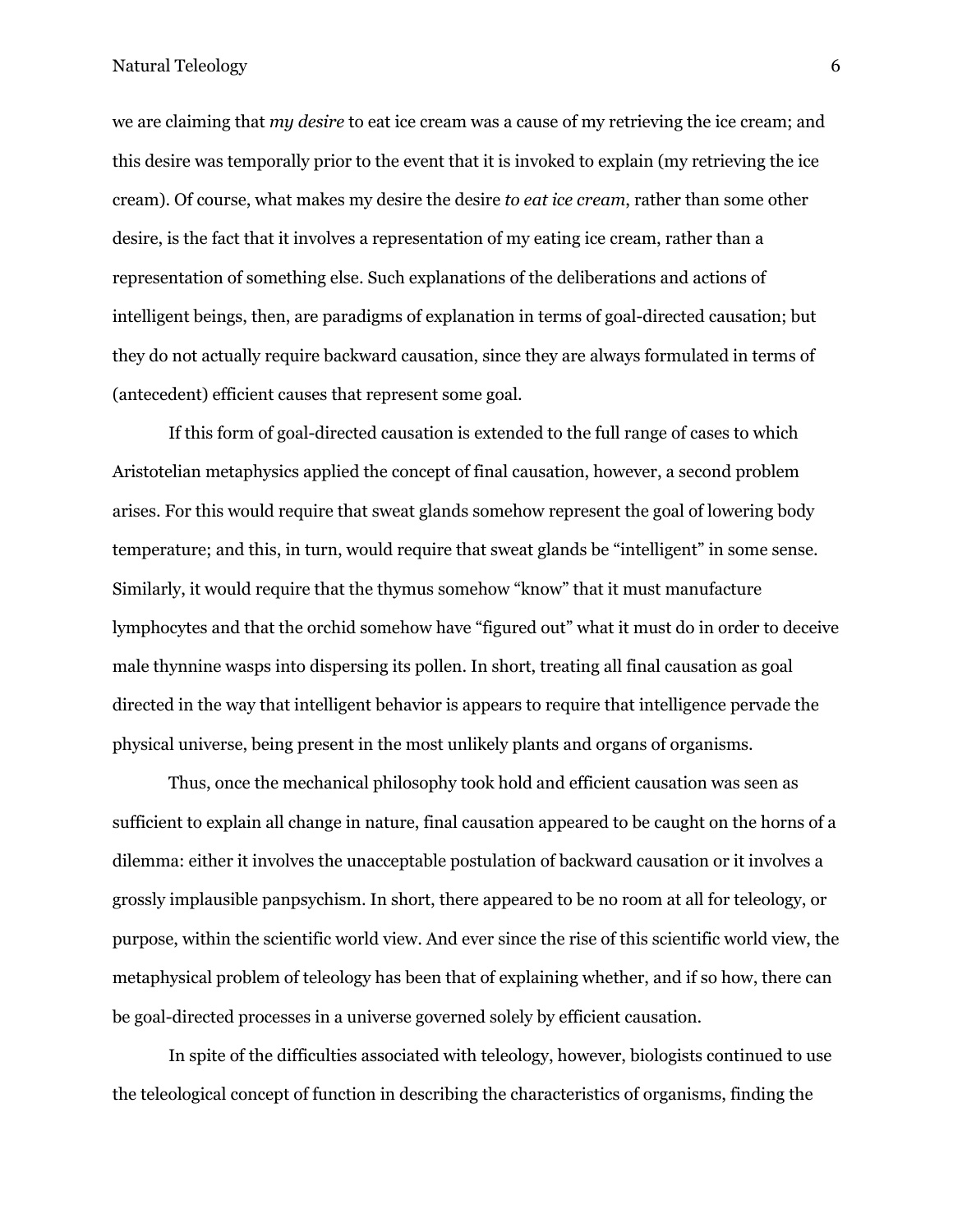organization of organisms and the operation of their parts virtually incomprehensible in strictly non-teleological terms. As Darwin wrote in a letter to A. de Candolle, it is "difficult for any one who tries to make out the use of a structure to avoid the word purpose" (quoted in Ghiselin, 1997, p. 63). This poses the following problem, which derives from the two sources just discussed: How can the biological concept of function, which is *prima facie* infected with final causation, be analyzed so as to make it compatible with a scientific world view that countenances only efficient causation?

The problem is by no means easy. In the first place, the biological concept of function discriminates among the effects of an item: pumping blood is a function of the heart, but making noise is not; making noise is merely an "accidental" effect of the heart's pumping. So any solution to the problem of biological teleology must explain why the concept of function discriminates between functional and accidental effects in this way. Second, the biological concept of function does seem to imply that the effects that it is the function of an item to produce in some sense *explain* the existence of that thing: saying that the function of sweat is to maintain constant temperature implies that the need for constant body temperature in some way explains *why* mammals sweat. This actually works together with the first point. The reason why pumping blood is a function of the heart, whereas making noise is not, is that its pumping blood in some sense explains *why* an organism has a heart, whereas its making noise does not. So any solution to the problem needs to account for how the biological concept of function can be explanatory in this way. But, third, in providing this account, the biological concept of function must be shown not to require the postulation of backward causation or panpsychism, or else it cannot be a proper scientific concept. In short, then, the problem of biological teleology is to explain how, for example, the claim that the function of kidneys is to remove metabolic wastes from the blood — that kidneys exist in order to do that — can in any way *explain why* animals have kidneys, when explanations must cite only efficient causes.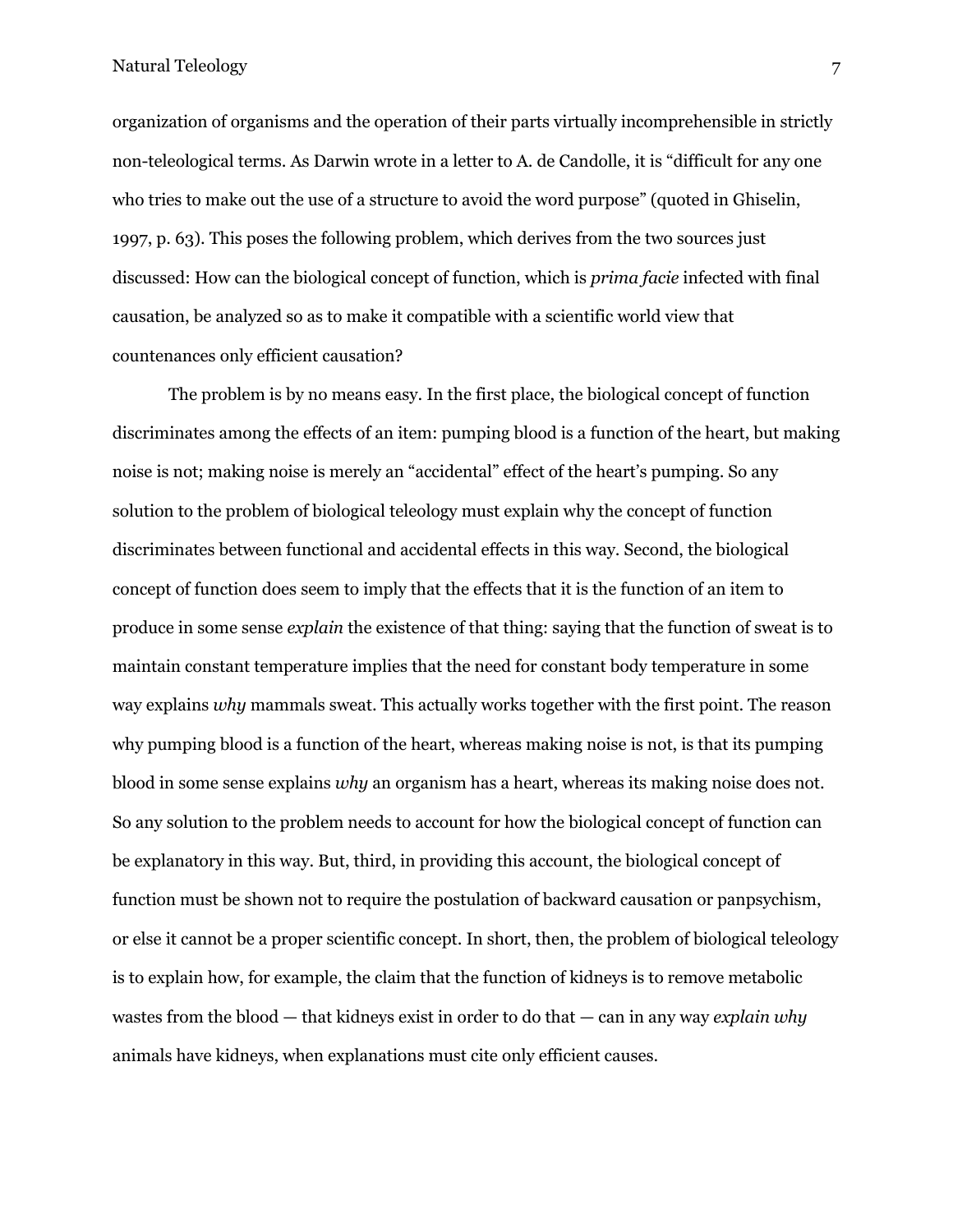### III. Recent Prehistory: The "State of the Art" in the 1960s

This was the problem that both Nagel (1961) and Hempel (1965) tried to solve within the framework of the *deductive-nomological model of explanation* (the classic formulation of which is to be found in Hempel & Oppenheim, 1948). According to this model, all explanations conform to the same general logical form: they all explain some phenomenon by deducing its existence or occurrence from a set of premises that include lawlike (nomological) regularities. When this logical model of explanation is conjoined with the assumption that all causation is efficient causation, the problem of analyzing the biologist's concept of function in statements such as "the function of *X* is to *Y*" takes the following form: How can the existence of *X*s be deduced from lawlike statements that include the fact that *Y*s are the effect of *X*s? For example, how can the presence of kidneys in humans be deduced from lawlike statements that include the fact that kidneys have the effect of removing metabolic wastes from the blood?

Both Hempel and Nagel started from the idea that a statement such as

(1) The function of the heart is to circulate the blood

is an elliptical, or shorthand, explanation of the existence of hearts. The task, then, is to make the explanation fully explicit and show how it conforms to the deductive-nomological model. Doing so requires noting several things. First, (1) is implicitly relativized to organisms with hearts, in particular vertebrates; that is, (1) is a claim about the function of the heart in the kinds of organism that possess hearts. Second, the heart can perform this function in some organism only in virtue of its having a particular anatomical organization; it is only in the context of the structure of the circulatory system as a whole, for example, that hearts can function to circulate the blood. Third, to put it crudely, the heart only performs this function in live vertebrates, and vertebrates depend for life on particular chemical properties of their external environments. When we make these three things explicit, (1) becomes

(2) The function of the heart in vertebrates with a particular anatomical organization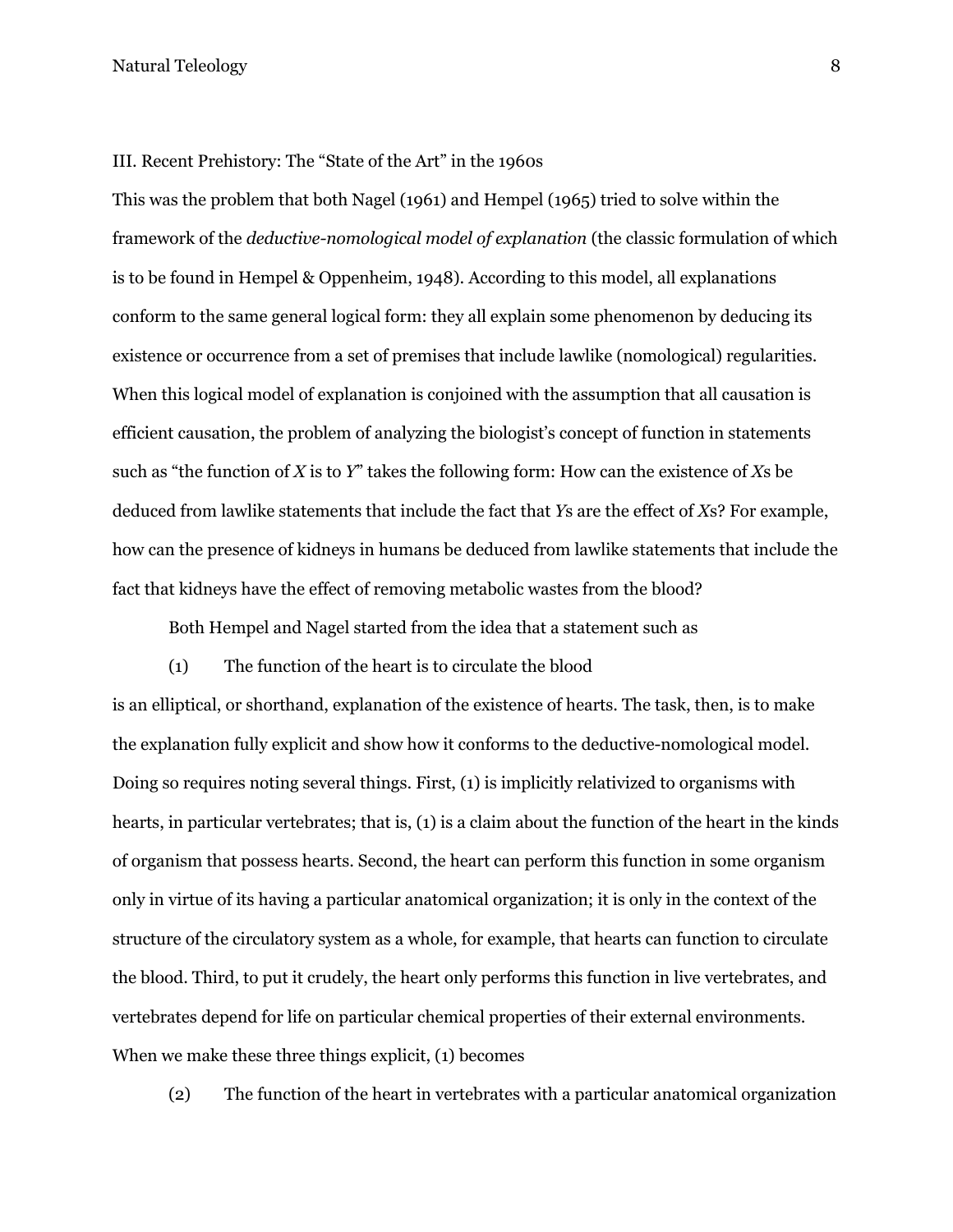and in a particular environment is to enable them to circulate their blood. But (2) is merely an instance of the following general schema, as Nagel pointed out:

(3) "The function of *A* in a system *S* with organization *C* is to enable *S* in the environment *E* to engage in process *P*" (Nagel, 1961, p. 403; cf. Hempel, 1965, p. 306).

This, then, was taken to be the fully explicit form of statements that describe the function of some trait of an organism.

This just leaves the problem of how to convert a statement with the form of (3) into a fully explicit deductive-nomological explanation of the existence of the entity *A* in the system *S*. Since Hempel and Nagel offered very similar solutions to this problem, I will focus on Nagel's solution and discuss Hempel's in relation to it. Nagel proposed that the informational content of (3) can be formulated as the following deductive argument, which, according to the deductivenomological model of explanation, constitutes an explanation of the existence of A in system S (1961, p. 403):

- (a) "Every system *S* with organization *C* and in environment *E* engages in process *P*,"
- (b) "if *S* with organization *C* and in environment *E* does not have *A*, then *S* does not engage in *P*,"
- (c) "hence, *S* with organization *C* must have *A*."

Here (a) provides a law to the effect that every *S* (e.g. vertebrate) does *P* (circulate blood), and (b) states that having *A* (a heart) is a *necessary condition* for doing *P*. From these two premises it deductively follows that *S* must have *A*. Consequently, if we make the substitutions for the variables as just noted, we appear to have an explanation of the existence of hearts in vertebrates that appeals to the fact that hearts have the *effect* of circulating blood. And Hempel and Nagel both discriminated functional effects from accidental effects by requiring that process *P* in the above schema be necessary for maintaining the system *S* in proper working order. So circulating blood is in turn a necessary condition for the survival of vertebrates, whereas the noise made by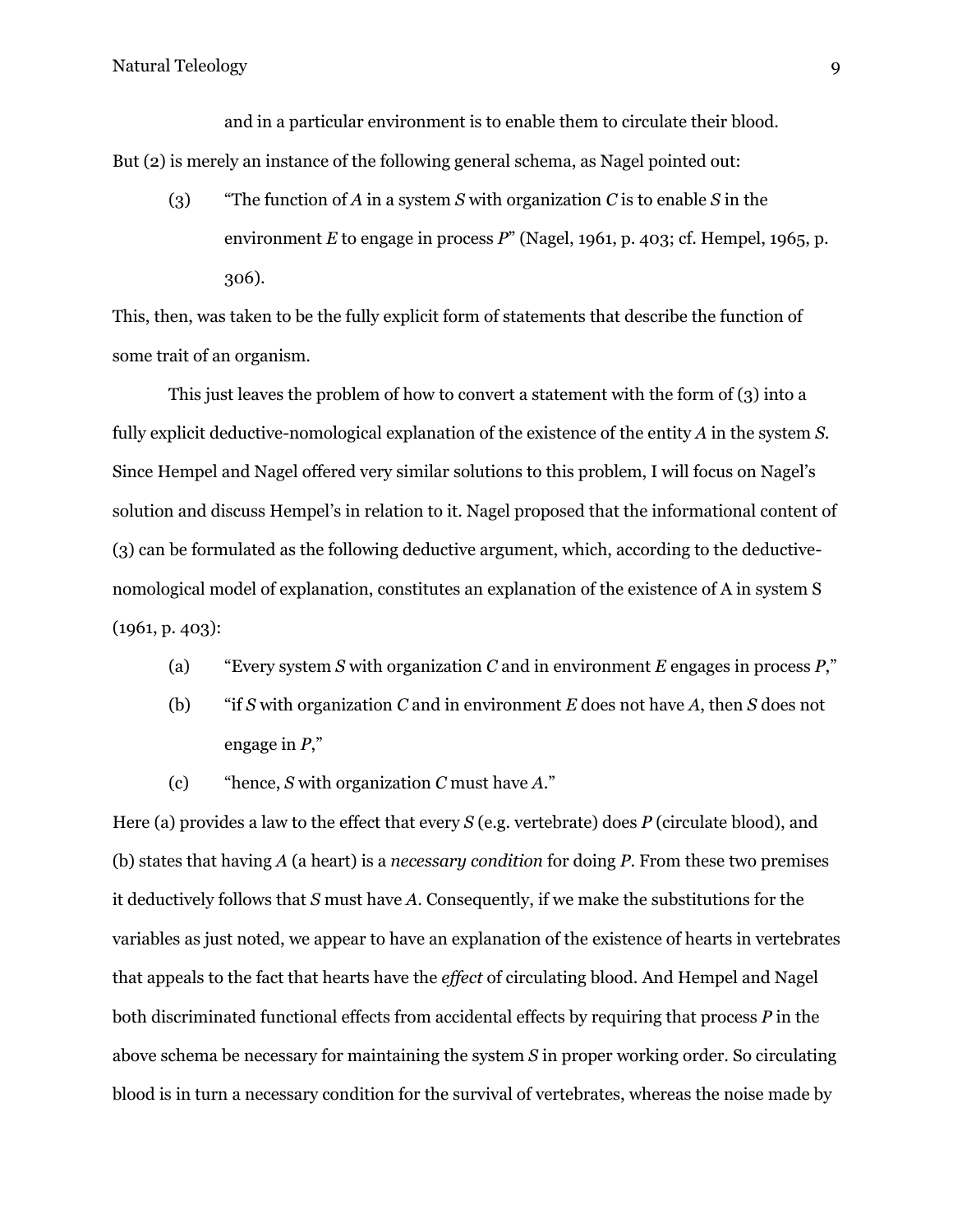the circulation of the blood is not.

The problem with this explanation is that (b) is false. Cummins (Chapter 2) discusses the difficulty at length, and I will not repeat his arguments here. For present purposes it is sufficient merely to note that artificial pumps could circulate the blood in vertebrates; so the heart is not necessary for circulating blood. Nagel was aware of this problem, and responded by saying that function statements in biology "are not explorations of merely logical possibilities, but deal with the actual functions of definite components in concretely given living systems" (1961, p. 404). That is, Nagel wanted to construe the "necessary" narrowly, as applying only to the available *biologically possible* options. But there are two problems with Nagel's response. First, prosthetic organs are not merely "logical possibilities," but have replaced, and performed the functions of, "definite components" in some actual "concretely given living systems." Second, if we restrict our examples to organs (hearts, kidneys, livers, and so on), it may appear plausible that they are the only available biological options for producing the effects that they have, and are in that sense necessary for those effects. But if we consider traits of organisms generally, the plausibility vanishes. For it would be highly implausible to think that cryptic coloration is the only way that chameleons could avoid predation, that eggshell removal is the only way that black-headed gulls can protect their fledglings from predation, or that stotting is the only way that Thomson's gazelles can communicate to cheetahs that they have been noticed. Surely, in each of these cases, there is a range of biologically possible ways of achieving the same effect, and in general the evolutionary process continually produces diverse solutions to adaptive problems. So construing "the function of *A* is to produce process *P*" as entailing that *A* is necessary for *P* seems far too strong.

This led Hempel (1965, pp. 310-312) to consider a variant of (b), which loosens the requirement that there be only one way of producing process *P*. Hempel's suggestion amounts to letting *A* be merely one element of a class of items that are jointly necessary for producing *P*. Thus, if *P* is the process of circulating blood, Hempel's proposal is to allow *A* to be one element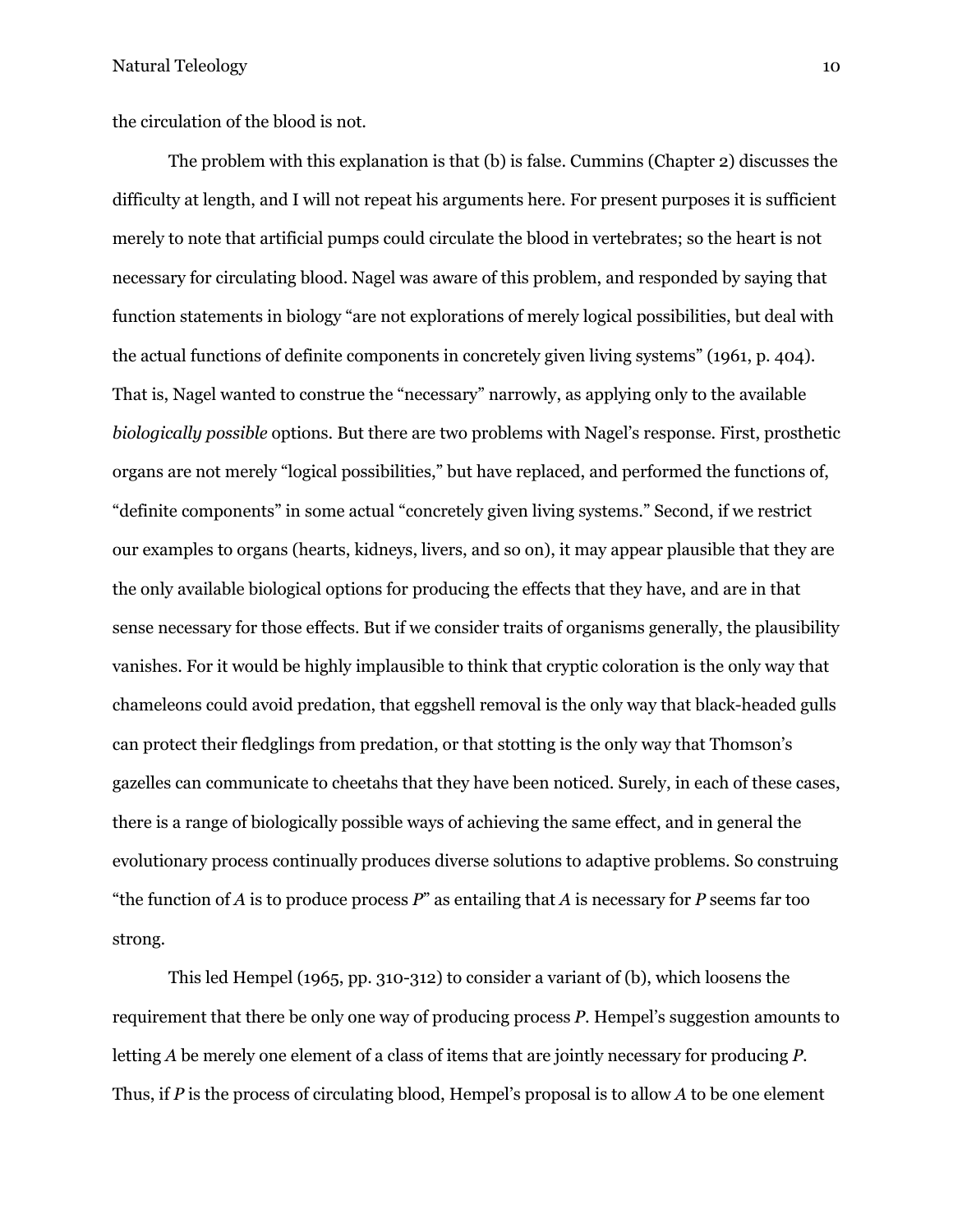of a class of items, *I*, that are necessary for circulating blood; so *I* would include the heart (*A*), artificial pumps, etc. This leads to the following revised version of (b):

(b') if *S* with organization *C* and in environment *E* does not have one element of class *I* (of which *A* is a member), then *S* does not engage in *P*.

While this replaces (b) with a true premise, as Hempel pointed out (p. 312) the resulting schema fails to explain why *S* has *A*, since (c) is not deducible from (a) and (b'). The most that we could deduce from (a) and (b') would be that *S* has *at least one* of the elements of the class *I*; we cannot deduce that the element of *I* that *S* has is *A*. To make this concrete, if all vertebrates circulate blood (as per (a)), and vertebrates can circulate blood only if they have one element of the class of items consisting of hearts, artificial pumps, and so on (as per (b')), it only follows that a given vertebrate must have a heart or an artificial pump or one of the other items that is necessary for pumping blood. But this means that (a) and (b') fail to *explain* why any given vertebrate has a heart; for, according to the deductive-nomological model of explanation, (a) and (b') explain why some vertebrate has a heart only if they jointly entail that it has a heart rather than one of the other items that could pump blood. So, although (b') provides a true premise for the explanation, it renders the deduction of (c) invalid. To make the deduction valid, (c) would have to be replaced with

(c') hence, *S* with organization *C* must have one element of class I (of which *A* is a member).

But then we no longer have an explanation of why *S* has *A*; we have only an explanation of why *S* has something that produces process *P*.

This is a dilemma. Either a statement such as "the function of the heart in vertebrates is to circulate blood" gets analyzed as a deductively valid explanation with a false premise or it gets analyzed as a deductively valid argument with true premises that fails to explain why vertebrates have hearts. Strangely, Hempel grasped the dilemma by both horns and said that the only case in which we have a genuine functional explanation is one in which there actually is one and only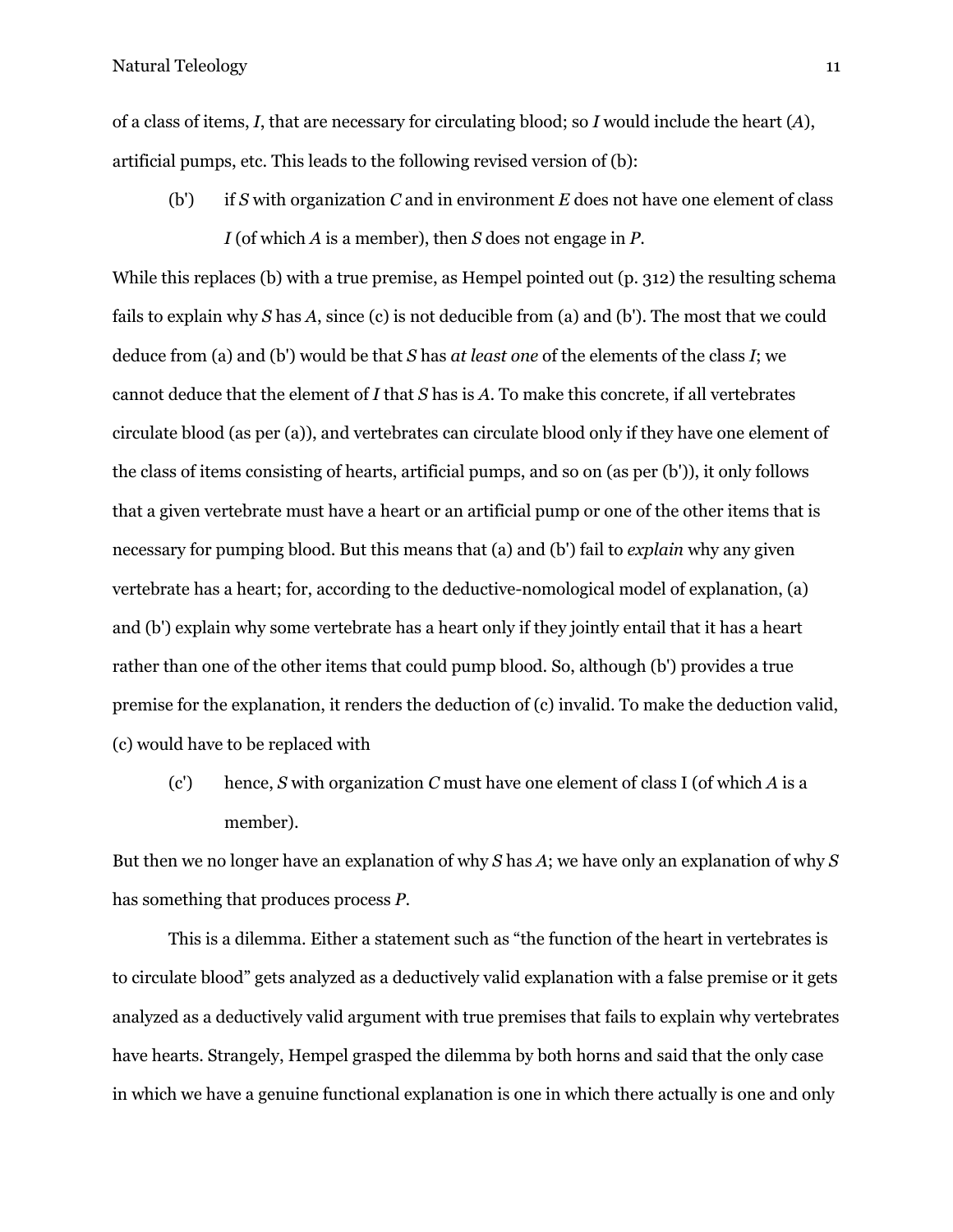one element of the class *I* (pp. 313-314). In that event, that element is indeed necessary for producing process *P* and Nagel's analysis holds. In every other case, a statement of the form "the function of *X* is to *Y*" fails to explain the existence of *X*s by citing the fact that they produce effects of type *Y*. But this is just to say that Hempel and Nagel failed to solve the problem of explicating the teleological content of the biological concept of function. For by their analyses, the functions of traits or organs rarely if ever explain the existence of those traits or organs. And this is just to say that, by their analyses, the concept of function performs no genuine explanatory work.

# IV. Wright and Cummins

The analyses of Hempel and Nagel were typical of philosophical analyses of the concept of function until the mid-1970s, when two articles appeared that proved decisive in reshaping efforts to understand the concept of function. Those articles were Larry Wright's 1973 article "Functions" (Chapter 1) and Robert Cummins' 1975 article "Functional Analysis" (Chapter 2), and they are reprinted here not because they are part of the recent near-consensus, but because they have exerted such a strong influence on the work that has formed that near-consensus.

Wright and Cummins both reject the idea, common to Hempel and Nagel, that function statements are elliptical deductive-nomological explanations of the existence of a functional item. In addition, neither Wright nor Cummins is concerned solely with explicating the concept of function as it is used in biology; they both offer theories that are intended to apply to all instances of function, whether biological, mechanical, institutional, or artifactual. Apart from these two commonalities, however, their theories are radically different.

According to Wright (1973, p. 161), a statement of the form "the function of *X* is *Y*" means simply

- (a) *X* is there because it does *Y*,
- (b) *Y* is a consequence (or result) of *X*'s being there.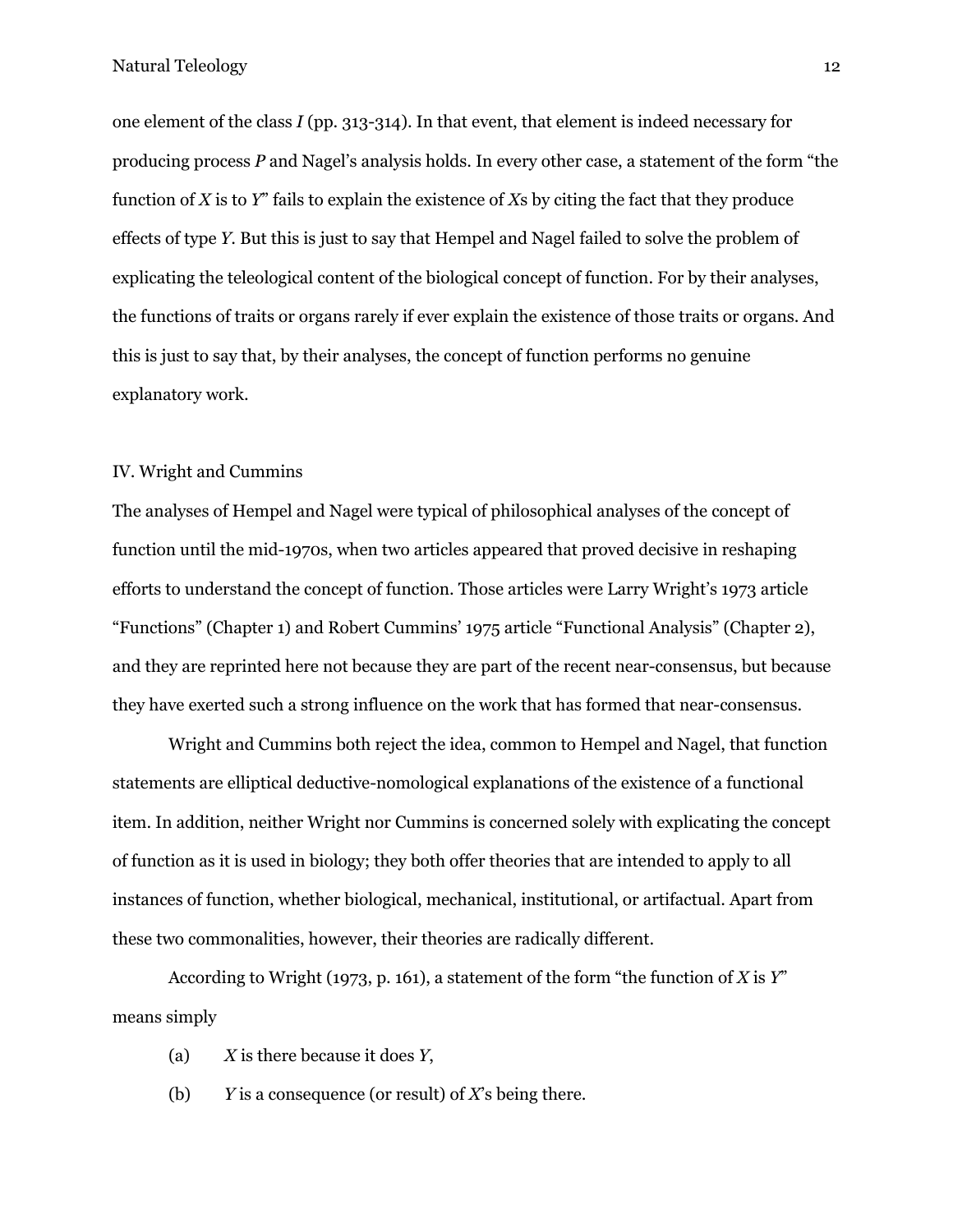In this schema, (b) exhibits the fact that *Y* is an effect (not a cause) of *X*, and (a) exhibits the teleological explanation of the existence of  $X$ , since the "because" in (a) "is to be taken in its ordinary, conversational, causal-explanatory sense" (1973, p, 157). This is where Wright offers a novel twist. Instead of construing *Y* itself as a cause of *X* (which would reintroduce the problem of backward causation that appeared to plague Aristotelian metaphysics), Wright's analysis takes *the fact that Y is an effect of X* to be among the (antecedent) efficient causes of *X*, and thus provides an efficient causal explanation of the existence of *X* in terms of its producing *Y*. Wright calls this an "etiological" theory of teleology, since it analyzes statements that ascribe a function to *X* as explanations of the existence of *X* strictly in terms of its (antecedent) efficient causes its etiology.

The causal explanation of *X* that substantiates (a) is something that Wright thinks can vary from context to context, so he doesn't build it into the analysis. If *X* is a fuel injection system, then the causal explanation of why it is in a car will be formulated in terms of the design of the car engine, and the explanation may make detailed reference to how alternatives to the fuel injection system may have been tried unsuccessfully or less successfully in the design of the engine. If *X* is the rock holding open my office door, then the explanation of why it is at the foot of my door will simply be in terms of my intention that my door be held open. And if *X* is the heart, then the causal explanation of why it is in a vertebrate will be formulated in terms of natural selection.

This last-mentioned biological case is the one that is most interesting for the purposes of this volume. Consider how natural selection provides an explanation of why humans, for example, have hearts. The heart is a complex organ and all complex traits are the product of accumulated modifications to antecedently existing structures. These modifications to existing structures occur randomly as a result of genetic mutation or recombination. When they occur, there is variation in a population of organisms (if there wasn't already) with respect to some trait. If one of the variants of the trait provides its possessor(s) with an advantage in the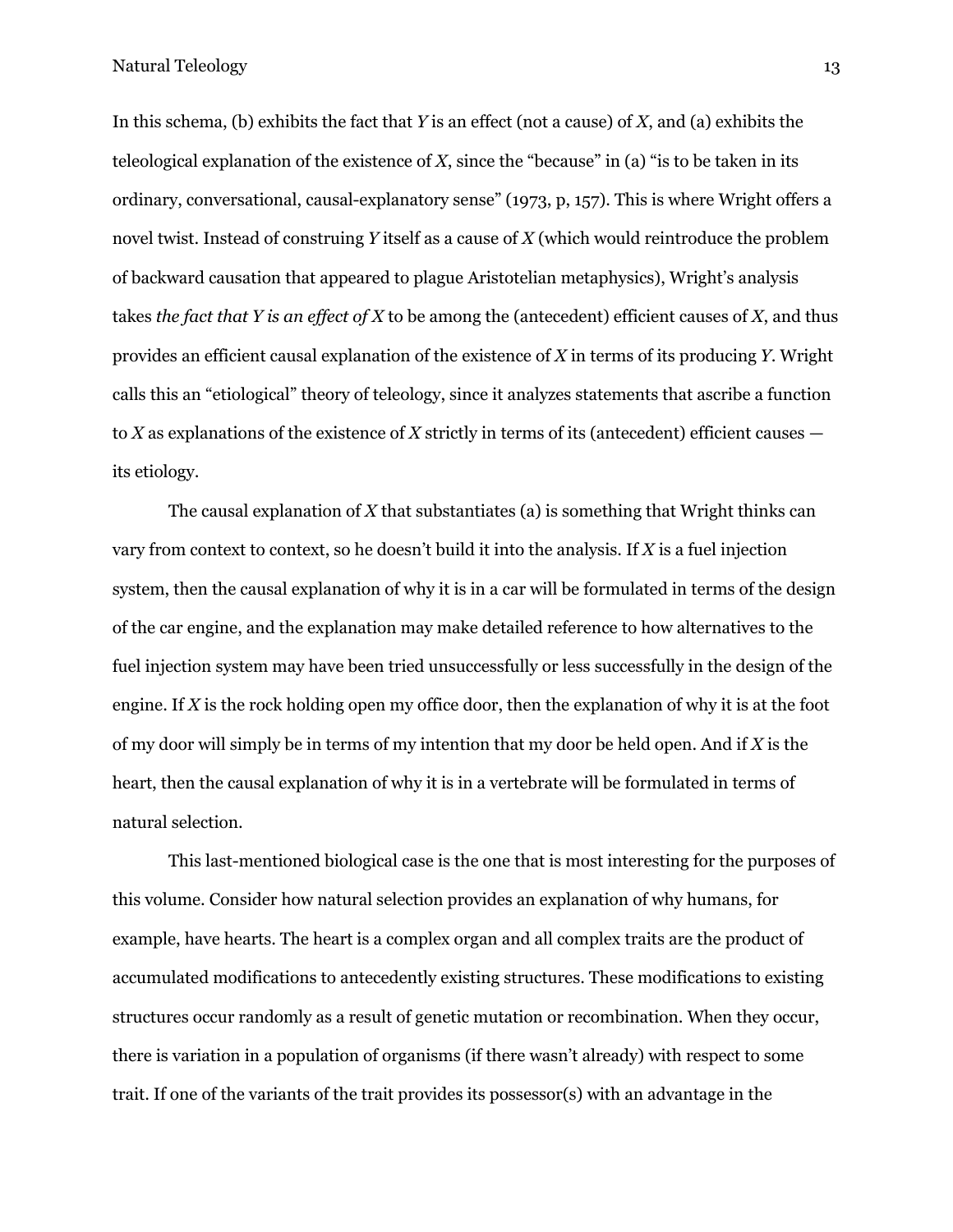competition for survival and reproduction, then that variant will become better represented in the population in subsequent generations. When this occurs, that variant of the trait has increased the relative fitness of its possessor(s) and there has been "selection for" that variant (see Sober, 1984c, pp. 98-102). That variant can then provide the basis for further modification. Thus, humans have hearts because hearts were the product of randomly generated modifications to preexisting structures that were *preserved* or *maintained* by natural selection due to their providing their possessors with a competitive edge (see Sober, 1984c, pp. 147-155). So natural selection explains the presence of a trait by explaining how it was preserved after being randomly generated.

Boorse (1976) constructed a counterexample to Wright's analysis that played on a similarity with explaining why a trait "is there" in terms of natural selection. Boorse (p. 72) presented the following scenario:

Suppose that a scientist builds a laser which is connected by a rubber hose to a source of gaseous chlorine. After turning on the machine he notices a break in the hose, but before he can correct it he inhales the escaping gas and falls unconscious.... The release of the gas [*Y*] is a result of the break in the hose [*X*]; and the break is there — that is, as in natural selection, it continues to be there — because it releases the gas. If it did not do so, the scientist would correct it.

Here *Y* (the release of the gas) is clearly a consequence of *X*'s (the break's) being there; so condition (b) of Wright's analysis is satisfied. In addition, the fact that *X* produces *Y* helps to explain why *X* is there, since, if it were not for the release of the gas, the scientist would fix the hose and the break would not be there. This, Boorse argues, is like the case of natural selection in that the break in the hose originates as a result of some random event, and then is preserved (as a result of the scientist's inability to fix it). This means that condition (a) of Wright's analysis is also satisfied. But we surely wouldn't want to say that the function of the break in the hose is to release the gas. So Wright's analysis appears not to be fully successful.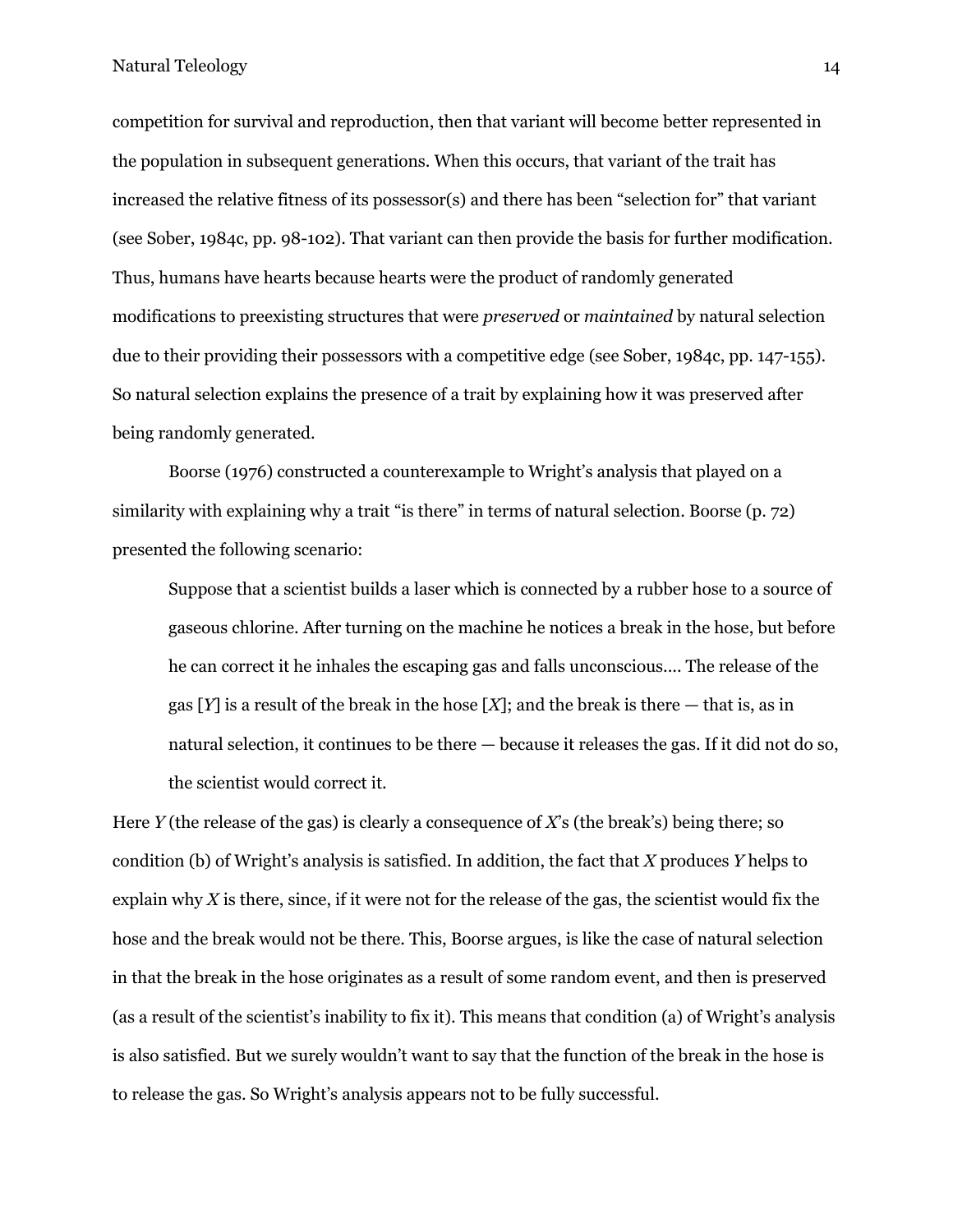Note that one thing that Wright's analysis has in common with Nagel's and Hempel's is a commitment to the idea that a function statement is an implicit explanation of the presence of the functional item. And one could see this commitment as the source of difficulties for all three analyses. In the case of Nagel and Hempel, the analyses failed to achieve their objective of providing an explanation of the existence of the functional item; and in the case of Wright, the analysis transforms an explanation of the existence of an item into a function of that item in some cases where it shouldn't. Identifying this as the common problem of all three analyses could lead one to reject entirely the idea that a function statement is an implicit explanation of the presence of the functionally characterized item. And this is what Cummins does.

According to Cummins, function statements are implicit explanations of a unique sort; they do not explain the existence of the functional item, but rather its contribution to an activity or capacity of a system that contains that item, where that contribution emerges through a *functional analysis* of a capacity of that system. A functional analysis of a capacity *C* of some system *S* proceeds by analyzing *C* into the capacities of simpler components of *S* in such a way that *C* emerges as the "programmed manifestation" of the exercise of the capacities of those simpler components (where the latter capacities may themselves admit of functional analysis, until the analysis terminates in the capacities of non-decomposable structural components of *S*). Given this conception of functional analysis, the statement "the function of *X* is to *Y*" can be understood as stating that *X* is a component of some system *S* and *X*'s doing *Y* features in a functional analysis of some capacity *C* of *S*.

To illustrate Cummins' analysis, consider respiration. To explain how the respiratory system (*S*) exhibits the capacity to exchange oxygen and carbon dioxide (*C*), we would specify the components of the respiratory system and the capacities of those components. From this it would emerge that the contraction of the diaphragm causes the expansion of the cavities containing the lungs, which in turn causes the lungs to expand and their internal pressure to drop. This drop in pressure causes outside air to fill the lungs and then oxygen and carbon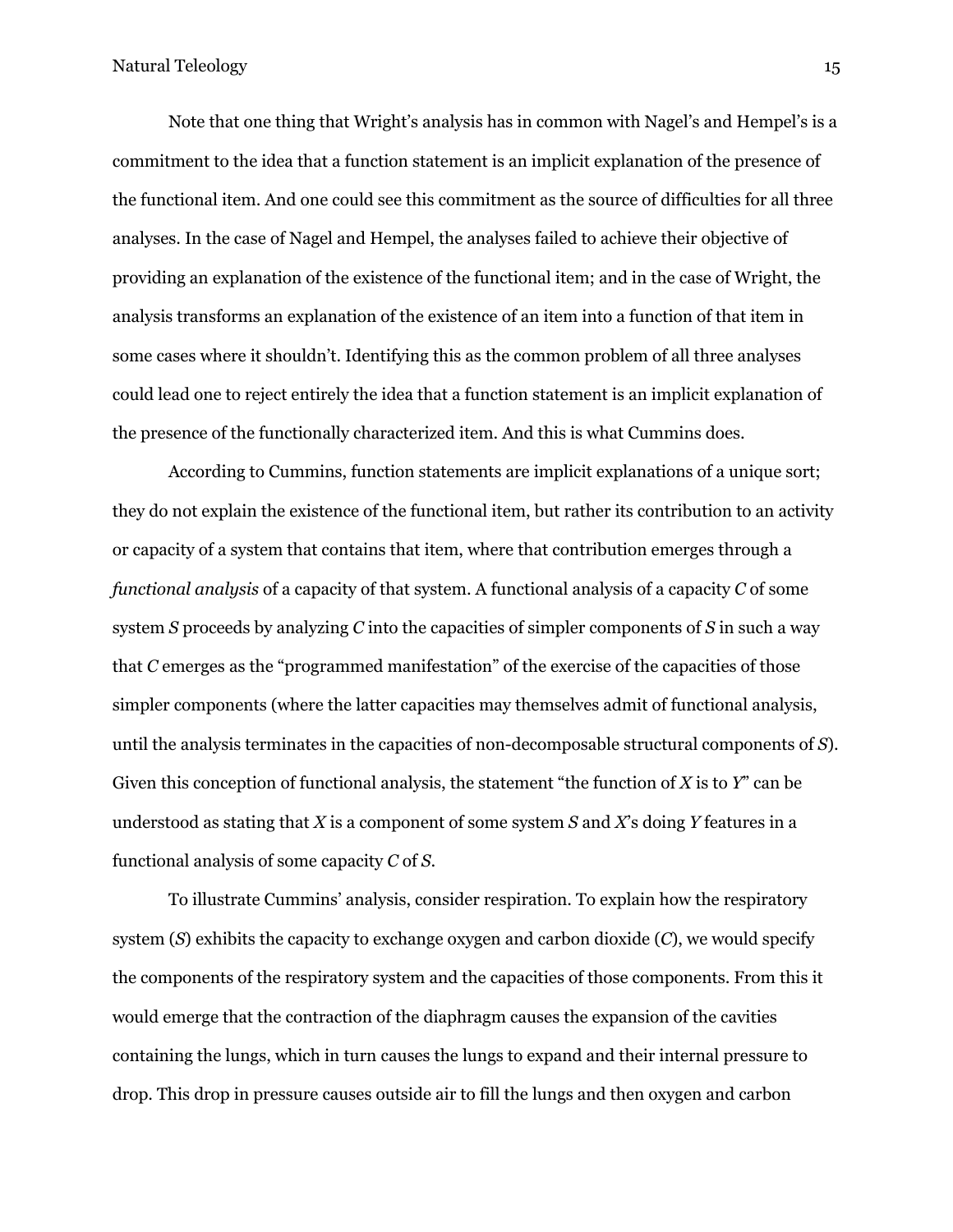dioxide are exchanged directly across the gas-permeable walls of the capillaries that cover the internal surface of the lungs. Thus, it is the function of diaphragm contraction (*X*) to produce the expansion of the cavities containing the lungs (*Y*), since the contracting diaphragm's producing that expansion features in a functional analysis of the capacity to exchange oxygen and carbon dioxide (*C*) of the respiratory system (*S*) that contains the diaphragm.

In sum, then, Cummins' analysis of the concept of function makes the function of an item merely its causal contribution to a complex process. While this certainly succeeds in avoiding appeals to anything other than efficient causation, it does so at the cost of emptying the concept of function of all its teleological content. In addition, Cummins' analysis seems unable to account for the ways in which the concept of function is used in biology. Recall some of the obvious facts with which we began — for example, that biologists agree that pumping blood is the function of the heart, but that making noise is not. As Cummins admits (see section III.4), his analysis does not rule out saying that the function of the heart is to make noise. For we could take the mammalian circulatory system as *S* and its capacity to make "circulatory noise" as *C*, in which case a functional analysis would reveal that the heart contributes to *C* by making a thumping sound. But no biologist would reason in this way. Thus, if we are looking for the theoretical principles underlying the biological concept of function, which discriminate between the heart's pumping blood and its making noise, Cummins' analysis will not reveal them to us.

# V. Millikan

In 1984 Millikan's *Language, Thought, and Other Biological Categories* (excerpts from which are reprinted as Chapter 3) made significant headway on the problem of teleology. The details of Millikan's theory are complex and the reader will encounter them in Chapter 3; so I will provide only a brief paraphrase here. Millikan's theory is intended to account for a very wide range of functions, from those of traits and organs of organisms to the functions of thoughts, words, artifacts, and cultural products; but it is clearly inspired by the theory of evolution by natural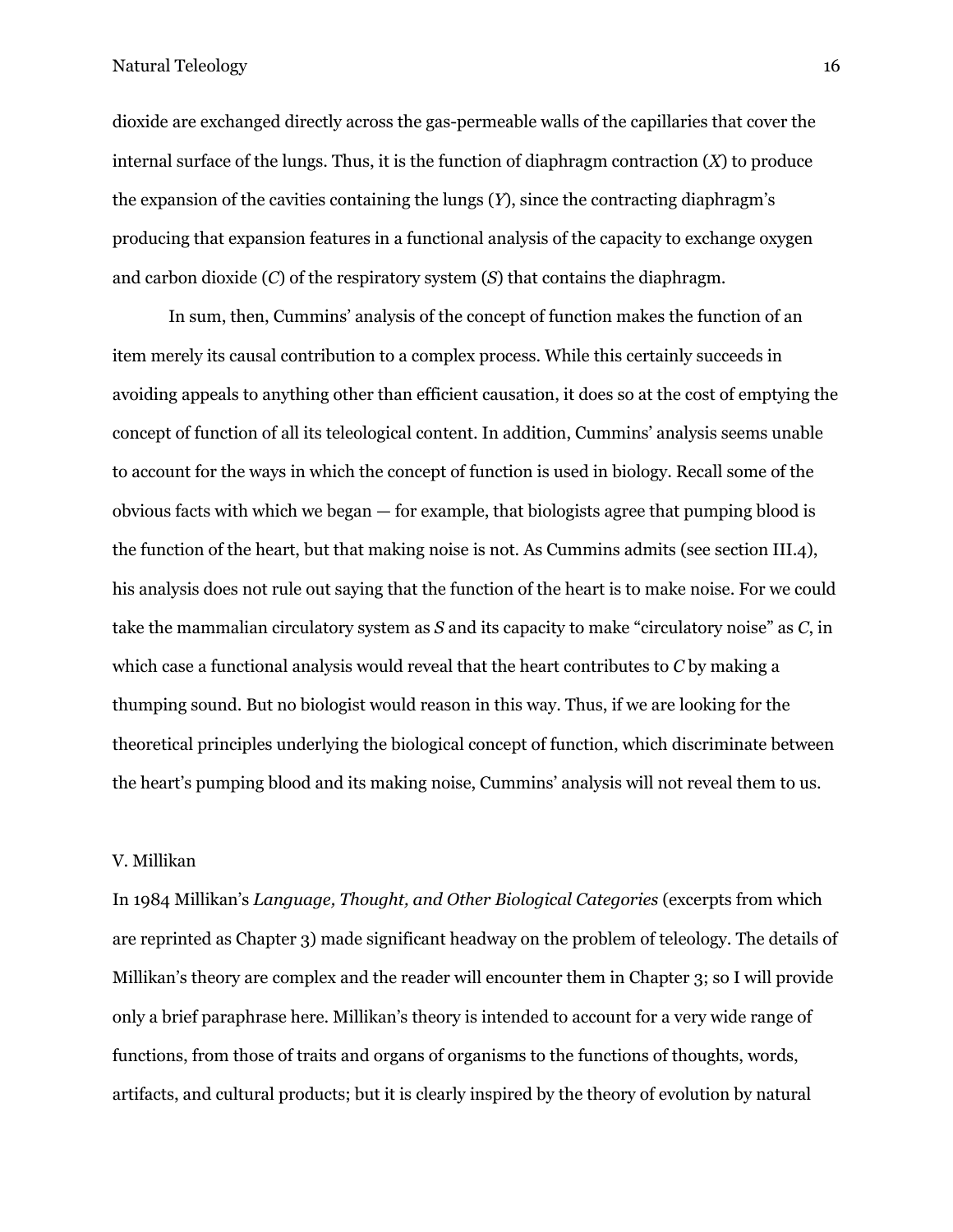selection and intended to apply paradigmatically in the biological context. And, since the current focus is biological functions (and since her treatment of artifact functions is too complex to be discussed here and is not reprinted in Chapter 3), I will focus only on Millikan's theory of biological functions and explain it by reference to a prominent way of describing the evolutionary process. While Millikan does not explain her theory in this way, my hope is that tying in Millikan's theory to broader issues in evolutionary biology will clarify how teleology can emerge from a natural process governed solely by efficient causation, and thereby clarify Millikan's solution to the philosophical problem of teleology.

As Hull (1989) has characterized it, the entities that function in the process of evolution by natural selection are *replicators* and *interactors*. A replicator is "an entity that passes on its structure largely intact in successive replications" and that replicates itself in accordance with causal laws of nature (p. 96). Genes, for example, are replicators, since they replicate themselves by directly copying or reproducing their structure. An interactor, on the other hand, is "an entity that interacts as a cohesive whole with its environment in such a way that this interaction causes replication to be differential" (p. 96). (Dawkins (1989) uses the term "vehicle," instead of "interactor," to express roughly the same idea.) A replicator is also an interactor, since it interacts with its environment as a cohesive whole at the very least "to the extent necessary to replicate itself" (Hull, 1989, p. 96). But more paradigmatic instances of interactors are the organisms that are built by genes; for organisms interact with their environments as cohesive wholes. An organism's interaction with its environment, of course, largely consists of competition with other organisms for survival and reproduction, a competition in which different organisms meet with differing degrees of success due to differences in their characteristics. As a result of the differential success of organisms (interactors) in reproducing, there is differential replication of the genes (replicators) that built those organisms. Thus, Hull characterizes natural selection as "a process in which the differential extinction and proliferation of interactors cause the differential perpetuation of the relevant replicators" (p. 96). As a result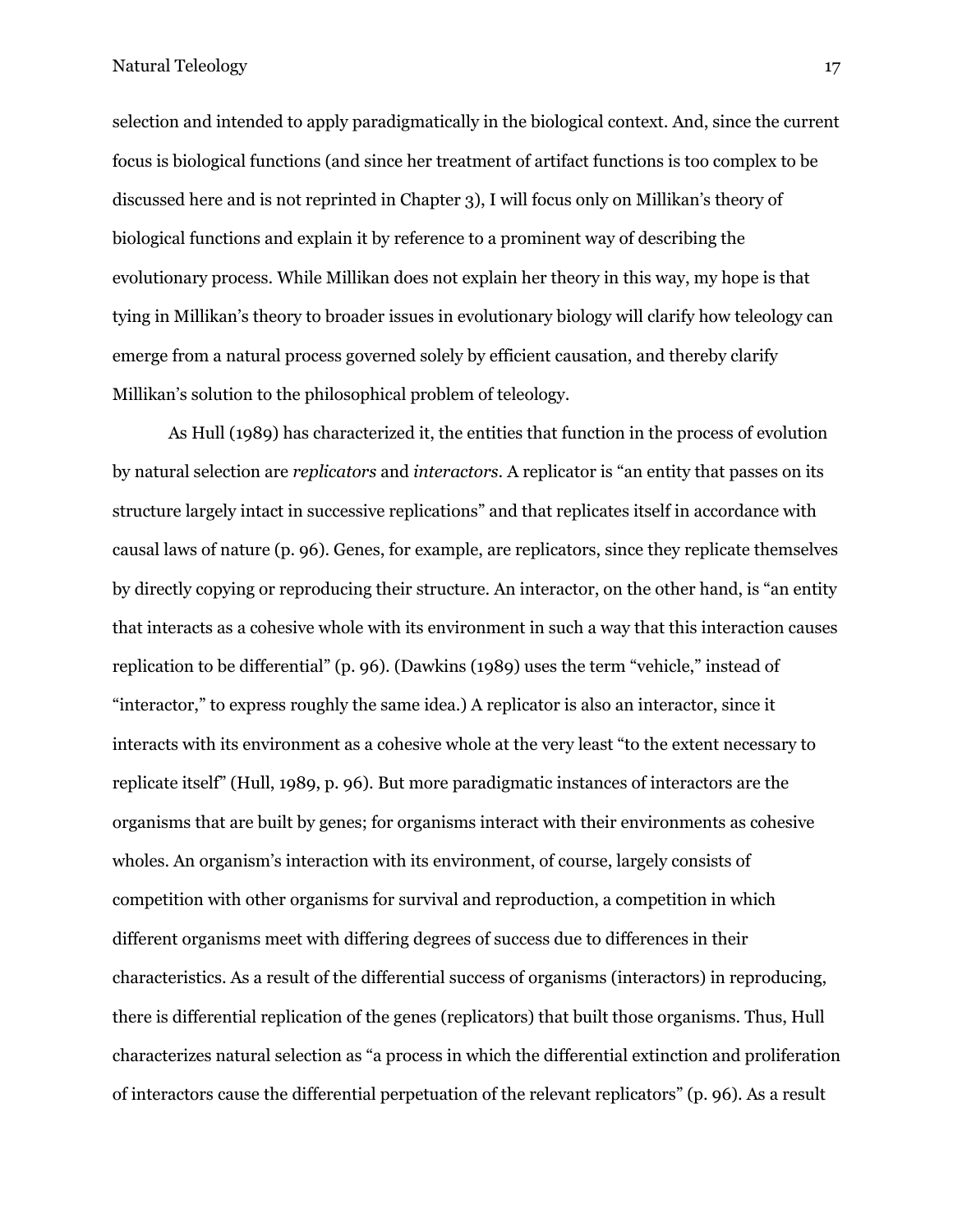of this process evolution occurs — that is, there are changes across generations in the relative frequencies of types of replicator and, consequently, changes in the relative frequencies of the characteristics of interactors that are developmentally constructed by those replicators.

Millikan's theory is designed to show how functions can emerge within such a process. According to Millikan, an item has a function only as a member of what she calls a "reproductively established family," where Millikan distinguishes between "first-order" and "higher-order" reproductively established families. First-order reproductively established families consist of replicators, which directly reproduce their structures when making copies of themselves in accordance with causal laws of nature. Thus, each temporal sequence of replicators that are related by descent (through copying) forms a first-order reproductively established family. The copies of the gene for blue eyes, for example, are members of a firstorder reproductively established family. Replicators, however, do not just cause their own replication; they also cause the properties of the interactors that contain them (that is, differences in the properties of interactors are positively correlated with differences in the types of replicator that built them). Thus, as interactors reproduce, not only are the replicators they contain reproduced, but the properties of interactors caused by those replicators are reproduced as well. In such cases, the replicators are *directly* reproduced through copying, whereas the properties of interactors are *indirectly* reproduced via the reproduction of the replicators that cause those properties. Such indirectly reproduced properties of interactors form higher-order reproductively established families, examples of which are traits such as eye color and blood type and organs such as livers, hearts, and lungs. Members of a higher-order reproductively established family are thus related by descent also, via the direct relations of descent of the members of the first-order reproductively established family that produce the members of the higher-order family. So, in both cases, we can say that the *ancestors* of a particular member of a reproductively established family are those temporally prior family members to which it is related by a continuous chain of (direct or indirect) reproduction.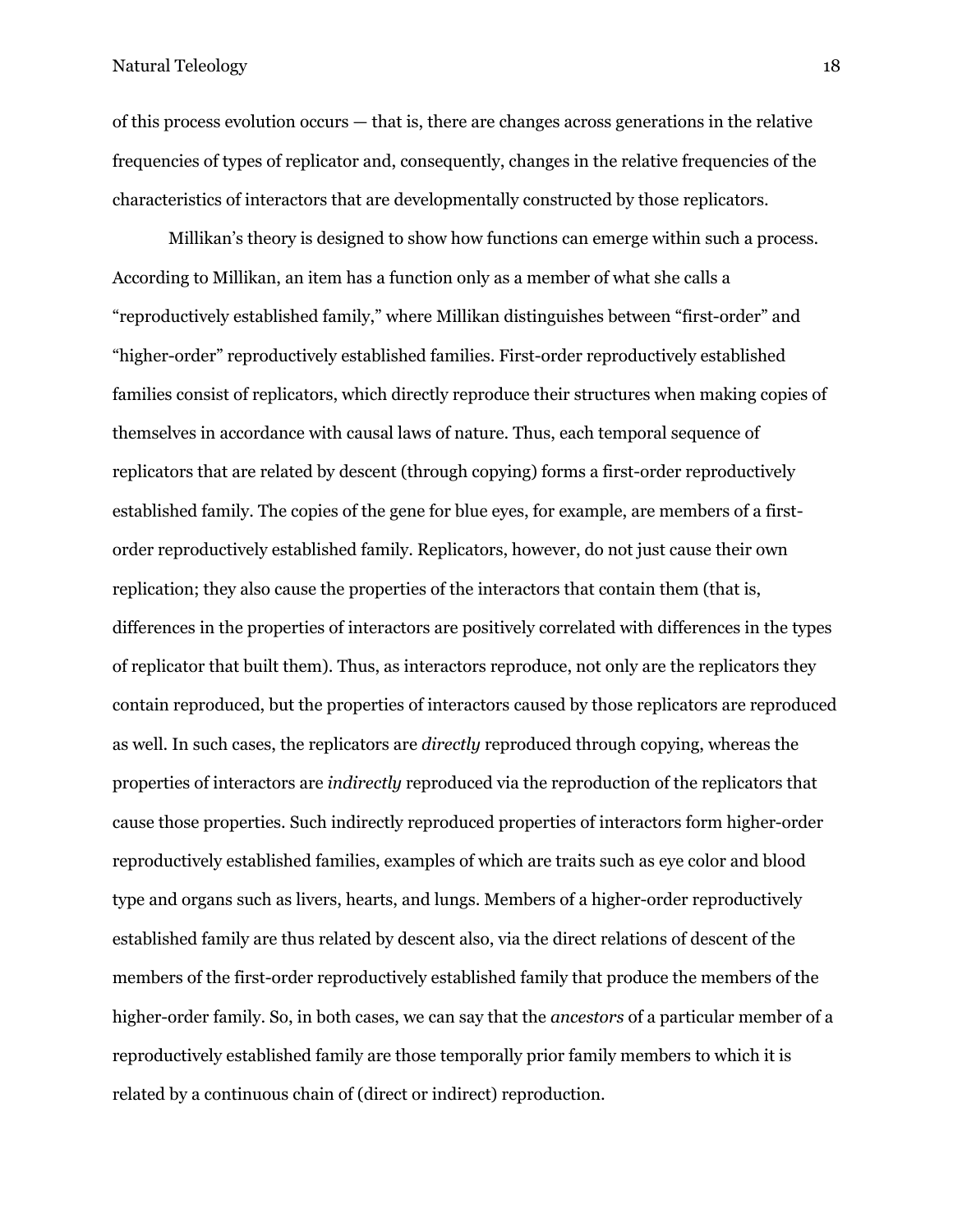According to Millikan, it is the function of a member *X* of a reproductively established family to do *Y* just in case ancestors of *X* did *Y* and their doing *Y* causally contributed to their family's having greater reproductive success than competing reproductively established families and, hence, causally contributed (eventually) to the production of *X*. In other words, the function of *X* is to do what its ancestors were "selected for" doing. This definition of "function" finds its initial application at the level of replicators, or first-order reproductively established families. For in their interactions with their environments some replicators do things that cause them to be more successful than others in replicating themselves. When there is such a history of competitive success within a family of replicators, we can pick some particular replicator *X* and see that its ancestors successfully replicated by doing *Y*; according to Millikan's theory, it is thus the *function* of *X* to do *Y*, since doing *Y* causally contributed to the (direct) reproduction of members of *X*'s family. But some functions of a replicator will turn out to be *developmental*, whereby a replicator has the function of causally contributing to the production of an interactor property. In other words, members of some first-order family will have the function of producing members of some higher-order family. The members of that higher-order family of interactor properties may also contribute to the reproductive success of the interactors bearing those properties by having some particular effect. When they do, we can pick some particular interactor property *X* and see that its ancestors contributed to the reproductive success of the interactors bearing those ancestral properties by doing *Y*; it is thus the *function* of *X* to do *Y*, since doing *Y* causally contributed to the (indirect) reproduction of members of X's family. In this way, Millikan's theory of functions applies to members of all higher-order reproductively established families as well. In short, according to Millikan, it is the function of *X* to do *Y* just in case doing *Y* caused the proliferation of ancestors of *X* (through either direct or indirect reproduction).

It is worth noting how well this addresses the philosophical problem of teleology. First, it shows how "the function of *X* is to do *Y*" can causally explain the existence of *X* without invoking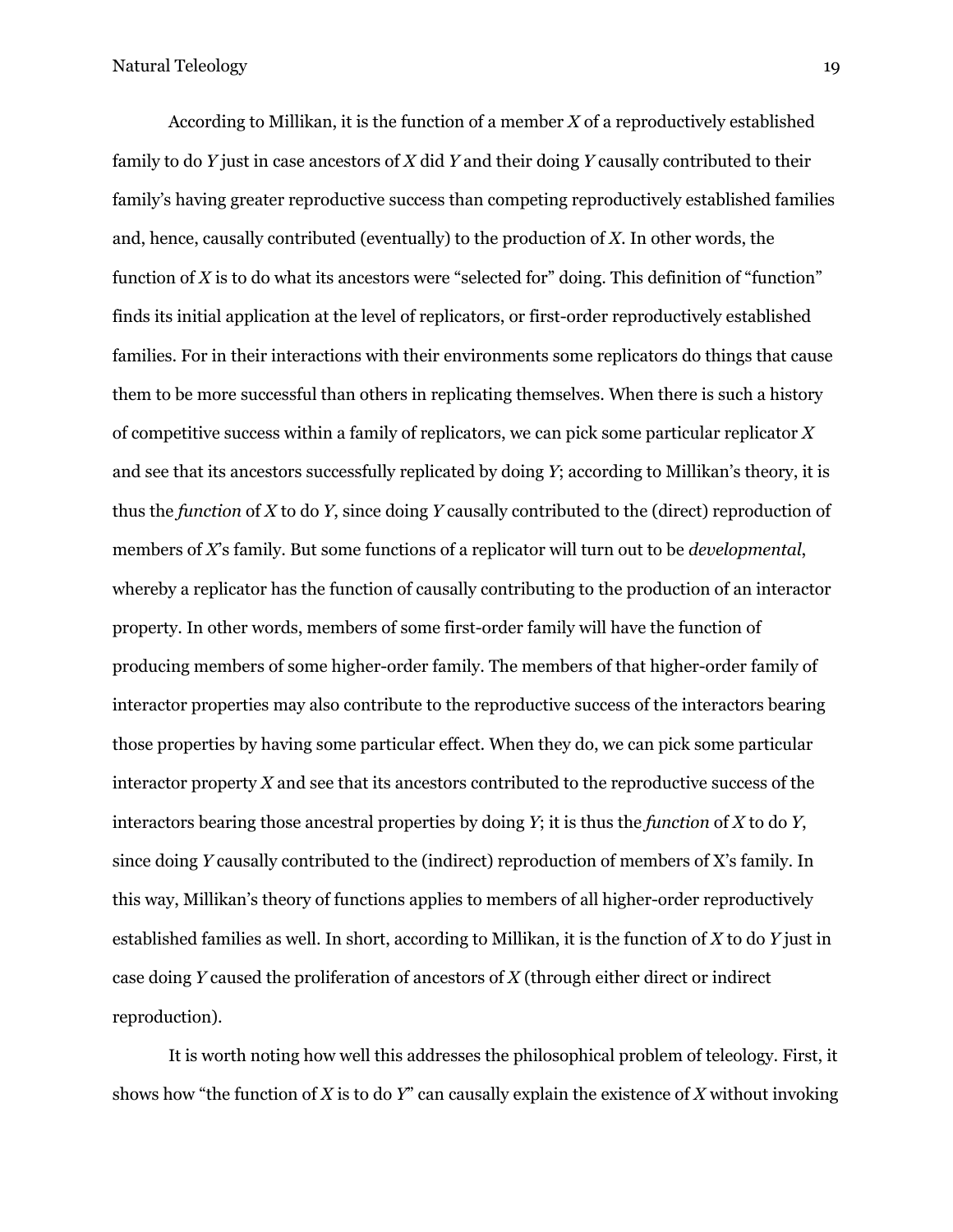backward causation. For the fundamental idea of Millikan's theory is that it is not the fact that *X* itself produces *Y* that explains *X*'s existence, but the fact that ancestors of *X* produced the effect *Y* and that *Y* was among the causes of the existence of *X* (via the processes of replication and/or development that eventually produced *X*). It is not a *current* pollination that caused this orchid to release its mimetic pheromone; rather, this orchid causally originated as a (higher-order) reproduction of ancestral orchids that released mimetic pheromones and one of those ancestral releases of mimetic pheromones succeeded in pollination that causally produced this particular orchid. *That* is *why* pollination is the function of this particular orchid's release of its mimetic pheromone.

Millikan's theory is thus clearly etiological, since it analyzes a statement that ascribes to *X* the function of producing *Y* as an explanation of the existence of *X* strictly in terms of *X*'s antecedent (efficient) causes. But Millikan's etiological theory differs from Wright's. For, while Wright analyzes "the function of *X* is to do *Y*" as implying that *X* "is there" because it does *Y*, Millikan analyzes it as implying that *X* "is there" because *its ancestors* did *Y*; while Wright's analysis appears to focus on those instances of *Y* that are current effects of *X*, Millikan's analysis focuses on those instances of *Y* that were among *the causes* of *X*. So Millikan's etiological theory takes the causal explanation of why a functional item "is there" to refer strictly to the causal history of the item, not to what *it* causes.

Second, although clearly in the spirit of Wright's theory, Millikan's theory avoids Boorse's counterexample. For an item has the function of producing some effect only if that item originated as a copy or reproduction of earlier items that had the same effect. This avoids Boorse's counterexample, since the break in the hose did not originate as a copy of earlier breaks in hoses that had the effect of knocking scientists unconscious.

Third, Millikan's theory is able to successfully distinguish functional effects from accidental effects. For example, the reason that it is the function of my heart to pump blood, but not to make noise, is that the hearts of my ancestors contributed to their reproductive success —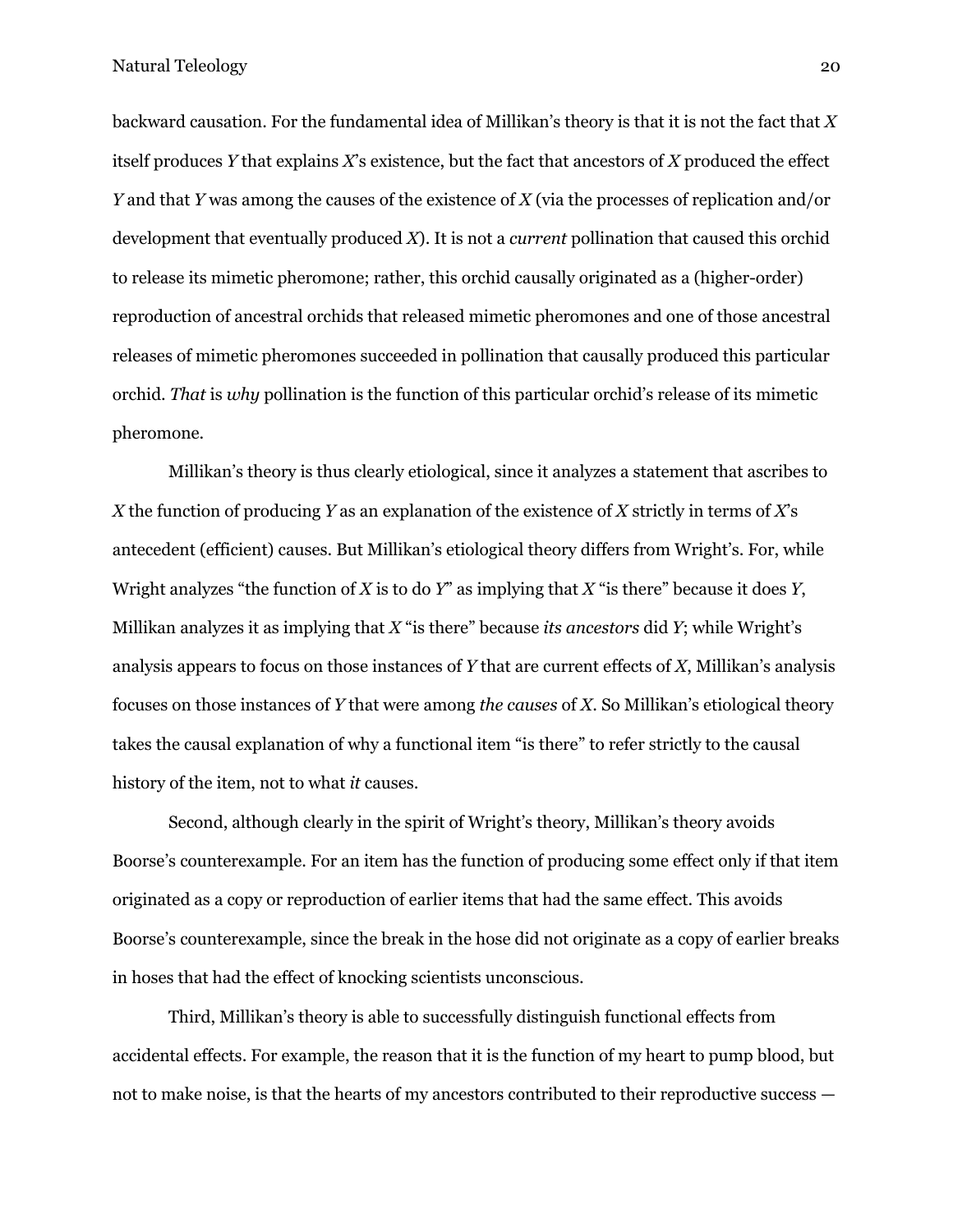and thus to the reproduction of hearts — by pumping blood, not by making noise.

Fourth, Millikan's theory explains how teleology can emerge within a universe governed solely by efficient causation. For in the beginning the only interactors were probably replicators differentially replicating themselves in "the primeval soup" (see Dawkins, 1989, chap. 2), where their differential replication was due to differences in what they did in interacting with their environments. The first functions emerged, at this point in the universe, as functions of members of first-order reproductively established families. Eventually, however, some replicator interactions resulted in types of replicator bonding with one another to form more complex interactors consisting of "teams" of replicators. The properties of these complex teams of interactors biased interactions in their favor and, as a result, they began to enjoy greater differential success in replication. This eventually led to increased team size and the formation of protein walls for protection, and the first cells thus appeared. Multicellular interactors eventually followed and finally the complex organisms that we take to be paradigmatic interactors. And the emergence of these higher levels of complexity were accompanied by the emergence of the functions of members of higher-order reproductively established families. While this provides a plausible scenario about the origins of complex organisms and the functions of their traits and organs, nowhere does it make reference to anything but efficient causation and the differential perpetuation of replicators (which is a function of differential success in interaction with the environment).

## VI. The Core Consensus and the Peripheral Disagreements

Millikan's approach to defining the function of an item in terms of its evolutionary, causal history succeeded in setting the agenda for subsequent discussions of the biological concept of function. Indeed, her approach so successfully set the agenda that the term "etiological theory" has come to refer in the literature to theories that define the function of an item in terms of its evolutionary history, in spite of the fact that Wright authored the (broadly) etiological approach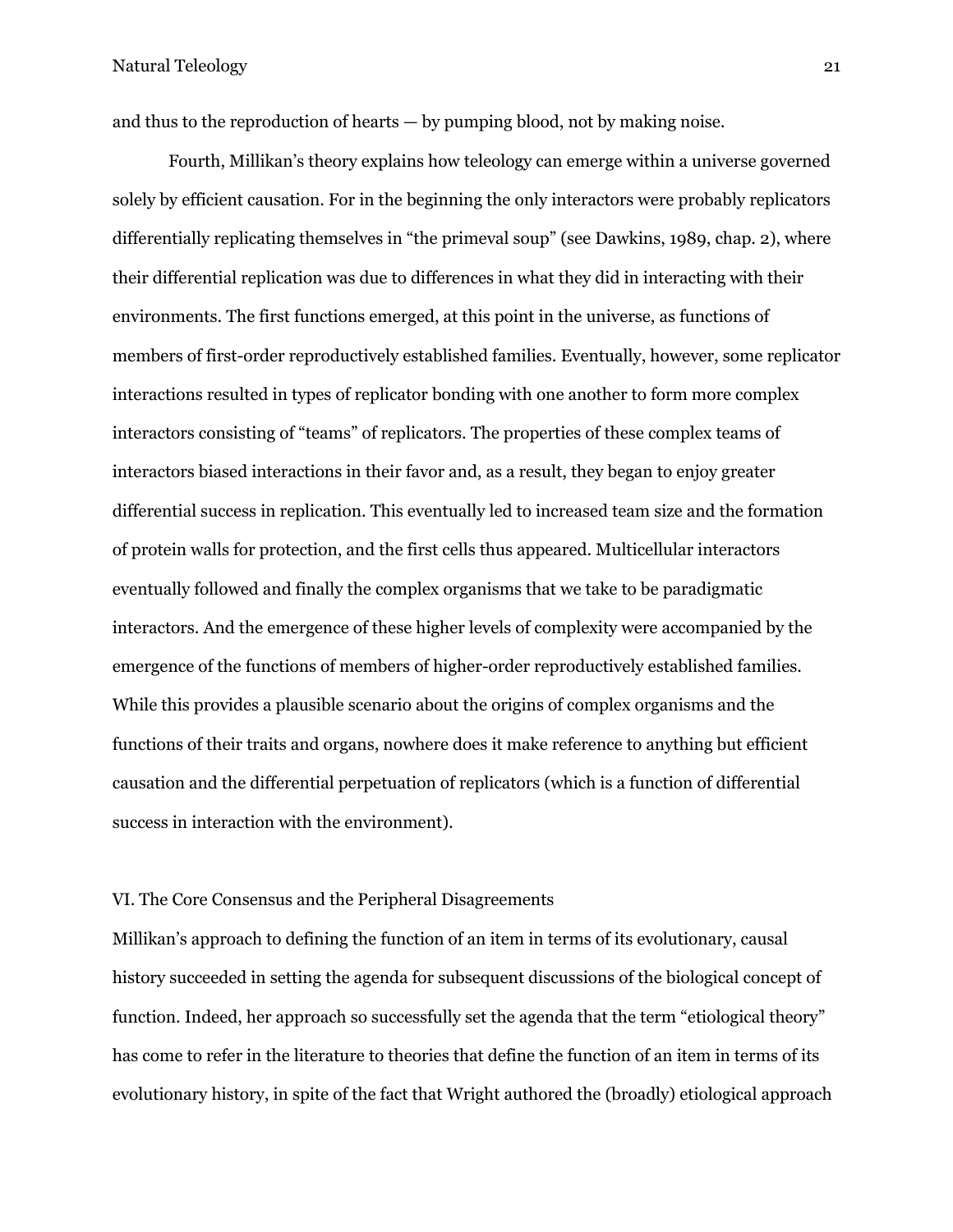to understanding teleology. Goode and Griffiths (Chapter 12), for example, reserve the term "etiological" for Millikanesque approaches and refer to Wright's theory as "proto-etiological." While this terminological convention does some violence to the history of philosophical work on functions, for the sake of expediency I will follow it, since the evolutionary approach of Millikan has exerted the strongest influence on recent work. In fact, of current theories, the (evolutionary) etiological theory has the largest number of adherents, with versions of it defended in this volume by Millikan (Chapters 3 and 5), Neander (Chapters 6 and 11), Griffiths (Chapter 7), Godfrey-Smith (Chapters 9 and 10), Goode and Griffiths (Chapter 12), Allen and Bekoff (Chapter 13), and Buller (Chapter 15). Alternatives to the etiological theory are defended by Bigelow and Pargetter (Chapter 4), Kitcher (Chapter 8), and Walsh and Ariew (Chapter 14).

Despite the disagreement, however, there is a common core of agreement that unites etiological theorists with the dissenters just mentioned, and this core of agreement represents as great a consensus as has been achieved in philosophy. For, in one way or another, all the authors agree that the biological concept of function is to be analyzed in terms of the theory of evolution by natural selection. That is, all agree that a trait or organ has a function in virtue of its role in a selection process — either in virtue of its role in a selection process that a lineage bearing that trait or organ actually has undergone, or in virtue of a selection process it is currently undergoing or is set to undergo. In this sense, there is consensus that the theory of evolution by natural selection can provide an analysis of the teleological concept of function strictly in terms of processes involving only efficient causation (although see Manning (1997) for an argument that this consensus viewpoint is mistaken). Agreement regarding this fundamental idea, however, still leaves a great deal of room for disagreement concerning the details of a theory of functions. In what remains of this introduction, I will sketch several foci of the debates that run through the essays that follow.

*1. Looking Forward Versus Looking Back*. Defining the function of a trait as its role in a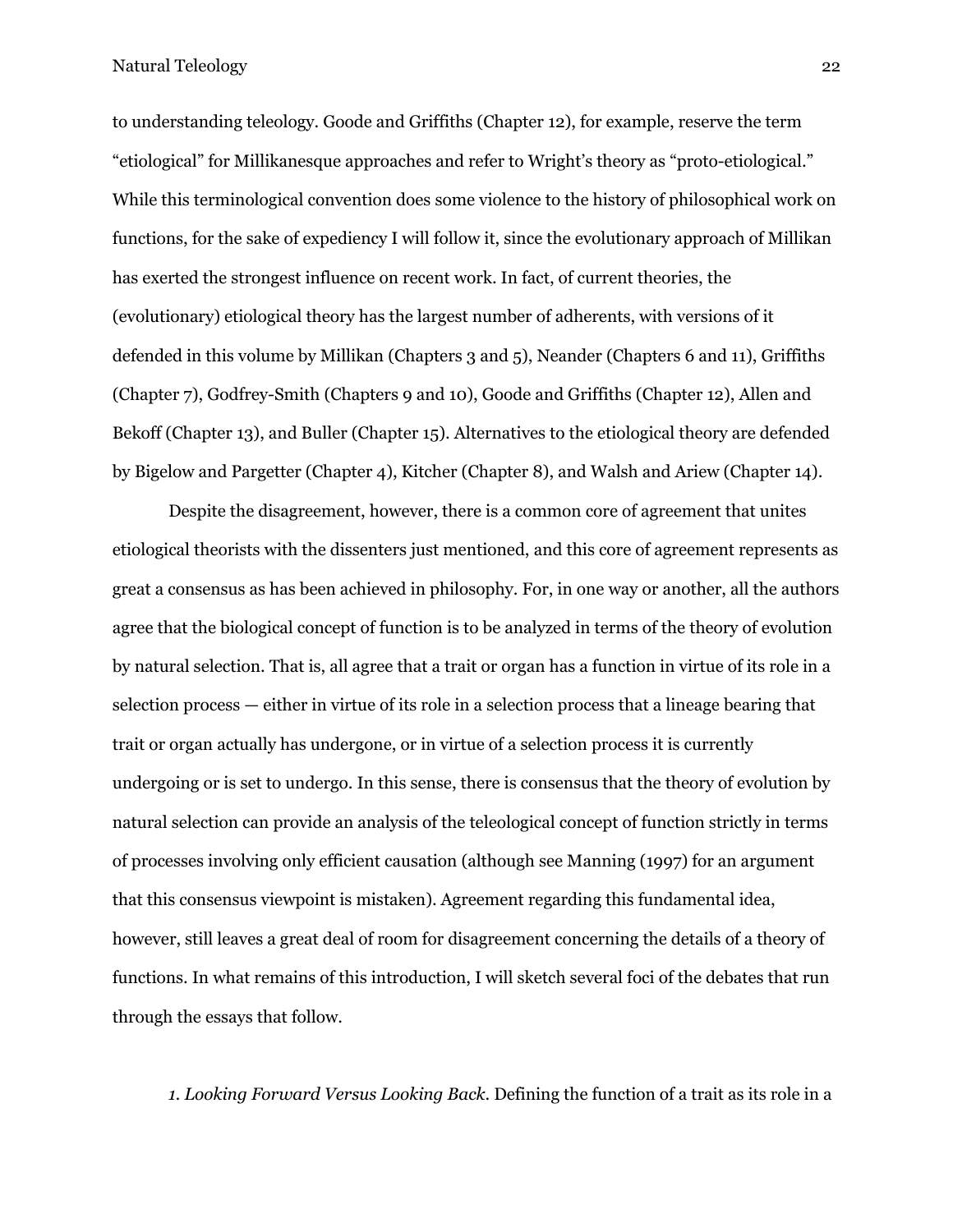selection process still leaves the following question unanswered: At what point in evolutionary history lies the selection process relevant to characterizing a trait's function? According to etiological theorists, the function of a trait is the *past* contribution that the trait made to the fitness of its bearers, and most etiological theorists agree with Godfrey-Smith (Chapter 10) that the relevant past is the recent evolutionary past.

Bigelow and Pargetter (Chapter 4), however, argue that, since the concept of fitness plays a role in the definition of "function," the concept of function should reflect the best available analysis that we have of the concept of fitness. According to that analysis, the fitness of an organism is not to be measured in terms of *actual* reproductive output, but in terms of *potential* reproductive output, which in turn is to be measured in terms of an organism's *propensity* to survive and reproduce in its environment (Mills & Beatty, 1979). Thus, Bigelow and Pargetter argue, the function of a trait should similarly be defined in terms of its propensity to contribute to fitness in the immediate possible selective future of the organisms with that trait. Whereas the etiological theory is "backward looking," defining function in terms of past selection, they offer a propensity theory that is "forward looking," defining function in terms of future selection. Millikan (Chapter 5) and Neander (Chapter 6) provide critiques of the propensity theory from the standpoint of the etiological theory.

In a somewhat different spirit, Walsh and Ariew (Chapter 14) argue that fitness is to be defined in terms of a "selective regime," which is a set of environmental demands placed on organisms. In defining "fitness," we can focus on a past selective regime, a current regime, or an immediate possible future regime, and there is no definitive reason for privileging one of these possible regimes over the others. This moves them to defend a "relational theory" of functions according to which the function of a trait is its contribution to fitness relative to a selective regime (see Walsh (1996) for a more detailed defense of the relational theory). If we look "backward" to a past selective regime we get the etiological conception of function, whereas if we look "forward" we get the propensity conception. Both are legitimate, according to the relational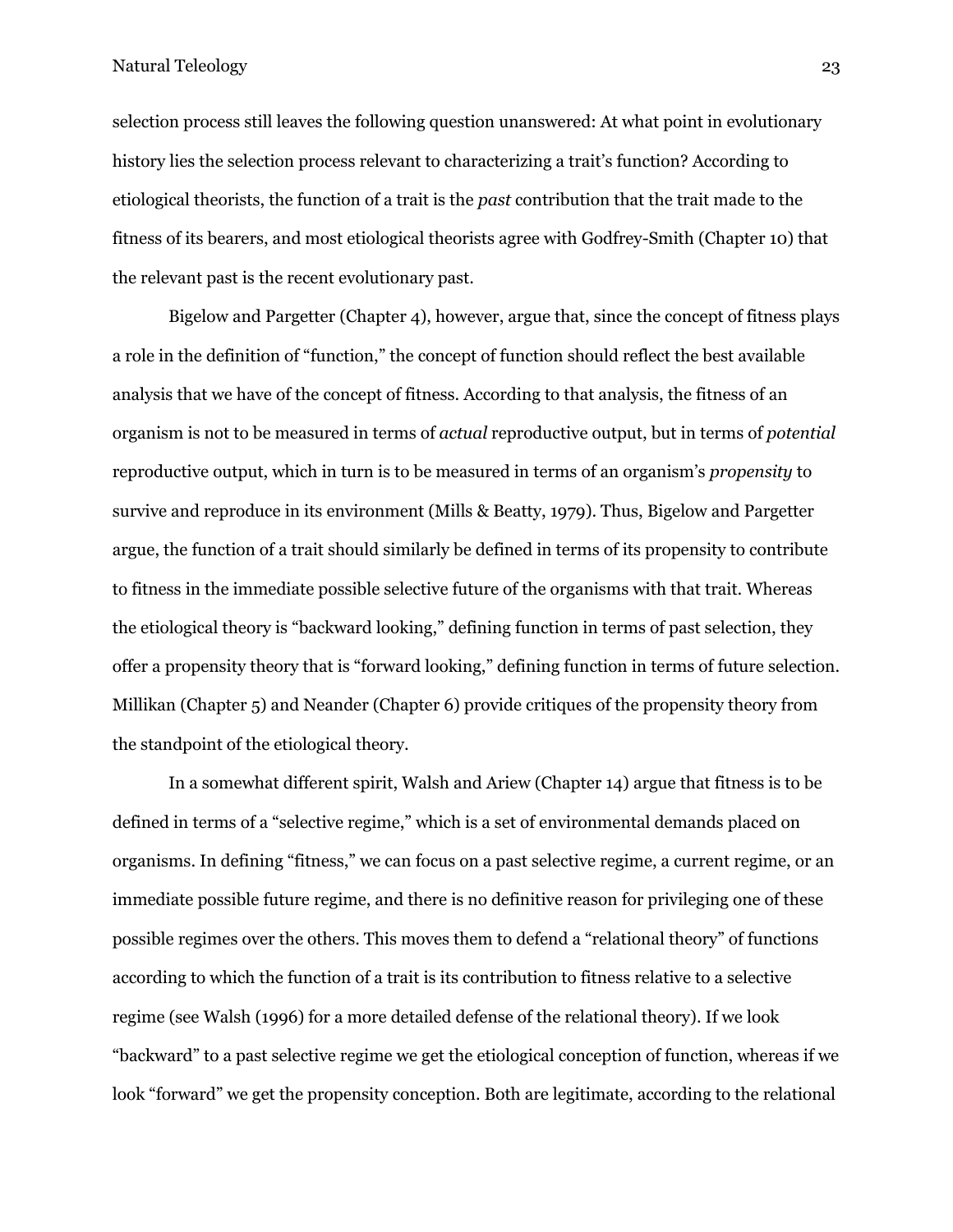theory, but neither is to be preferred in any absolute sense over the other.

*2. Pluralism Versus Unification*. Millikan (Chapter 5) argues that the propensity theory of Bigelow and Pargetter confuses two distinct concepts of function that are at work in biology; and, although this argument is directed at Bigelow and Pargetter, it can be generalized to the relational theory of Walsh and Ariew as well. According to Millikan, one concept of function is the historical concept that is captured by her etiological theory, according to which a function of an item is the contribution its ancestors made to the fitness of its bearers; the other concept is that captured by Cummins' theory of functions, according to which the function of an item is its causal contribution to a complex process. Millikan thinks that the propensity theory, in effect, confuses the historical concept of function with a *current* propensity to contribute to fitness, which is actually the Cummins-concept of functions. Godfrey-Smith (Chapter 9) offers a similar argument. He claims that the historical concept of function is at work in subdisciplines of biology such as evolutionary theory and behavioral ecology and helps to explain the presence of a trait in its bearers, whereas the Cummins-concept of function is at work in fields such as physiology and helps only to explain how a trait or organ contributes to maintaining certain features of organisms. Allen and Bekoff (Chapter 13) also endorse this idea that there are at least two distinct concepts of function at work in biology.

Opposed to these "pluralists" regarding the concept of function in biology are the "unitarians," who claim that the plural senses of "function" are merely an artifact of the failure of certain versions of the etiological theory to explicate adequately the unified concept of function at work in all areas of biology. Griffiths (Chapter 7) and Buller (Chapter 15) defend syntheses of the etiological theory with Cummins' theory, and argue that their syntheses provide a unified account of the concept of function in biology. And Kitcher (Chapter 8) defends a theory according to which the function of an item is what it is designed to do, arguing that the concept of design is capable of unifying the uses of the concept of function in all areas from behavioral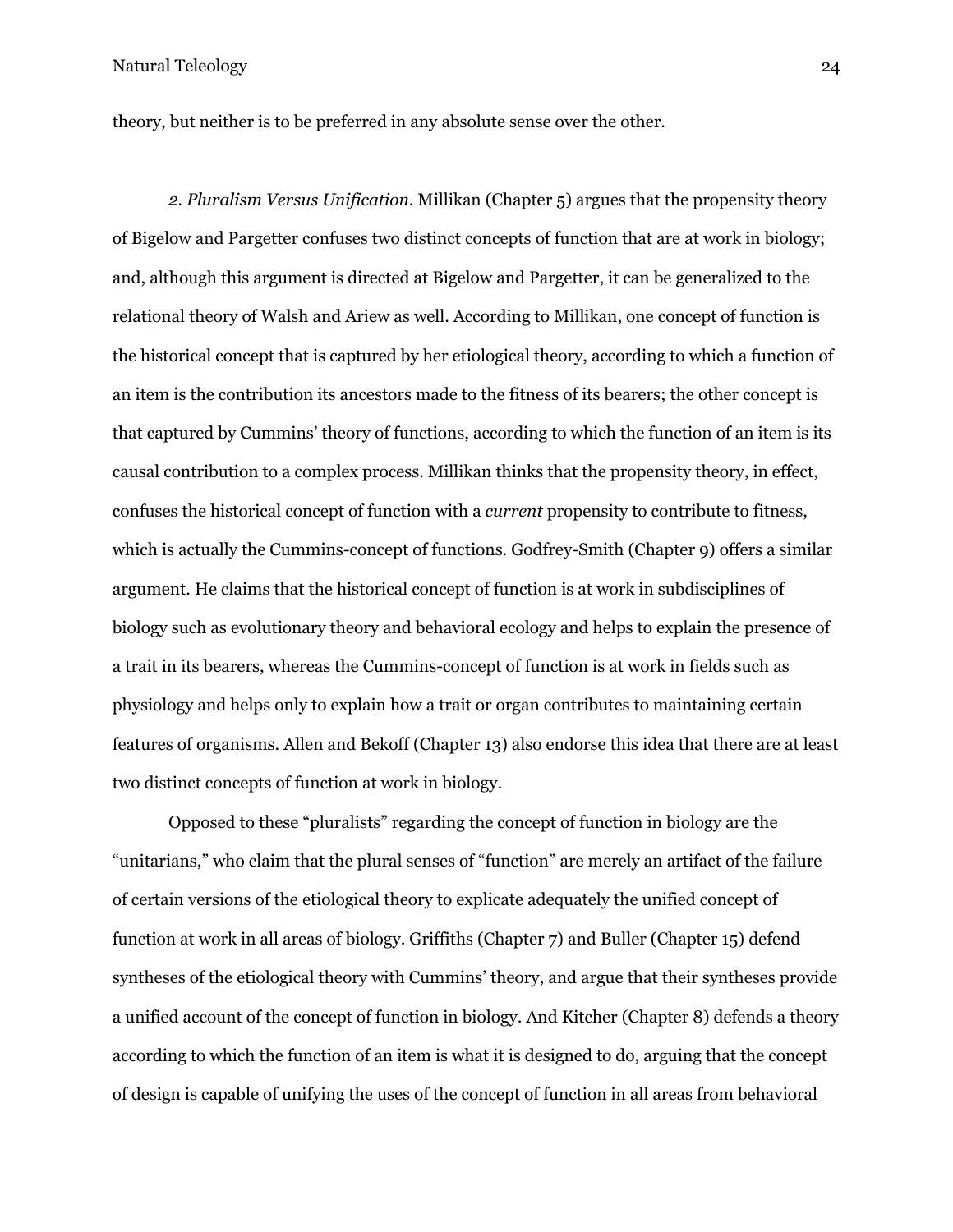ecology to physiology. (Godfrey-Smith (Chapter 9) provides a detailed critique of Kitcher's theory from the standpoint of the etiological theory.) While rejecting Kitcher's design theory of functions, Walsh and Ariew (Chapter 14) agree that there is a unified concept of function in biology and that it is captured by the relational theory.

*3. Selection for Traits Versus Selection of Bearers*. In Millikan's version of the etiological theory, a trait *X* has a function only if there was selection for *X* at some point in evolutionary history. This requires that, at some point in evolutionary history, there was variation in a population with respect to the possession of *X* and that organisms with *X* enjoyed greater reproductive success than organisms without *X* at least partly because of their having *X*. Thus, Millikan's etiological theory entails that no trait that happened to be universal in a population or that didn't causally contribute to making its bearers *better adapted* than organisms not bearing that trait counts as having a function, regardless of whether the trait was actually useful to its bearers. And most etiological theorists have followed Millikan in taking these strong requirements to be necessary for a trait's having a function; this view, for example, is to be found in Neander (Chapters 6 and 11), Griffiths (Chapter 7), and Godfrey-Smith (Chapters 9 and 10).

This way of defining a trait's function requires that there has been a history of selection acting directly on a trait to favor it over its rival variants. But this is not the only way in which selection can play a role in defining a trait's function. For different reasons, both Kitcher (Chapter 8) and Buller (Chapter 15) argue that a trait has a function provided that it has contributed to the success of its bearers in a selection process, regardless of whether there has been direct selection for that trait over any rival variants (indeed, regardless of whether there have been rival variants). Thus, whereas Millikan, Neander, Griffiths, and Godfrey-Smith define a trait's function in terms of *that trait's* having undergone a selection process, Kitcher and Buller define a trait's function in terms of *its bearers* having undergone a selection process and that trait's having been useful to its bearers in that process.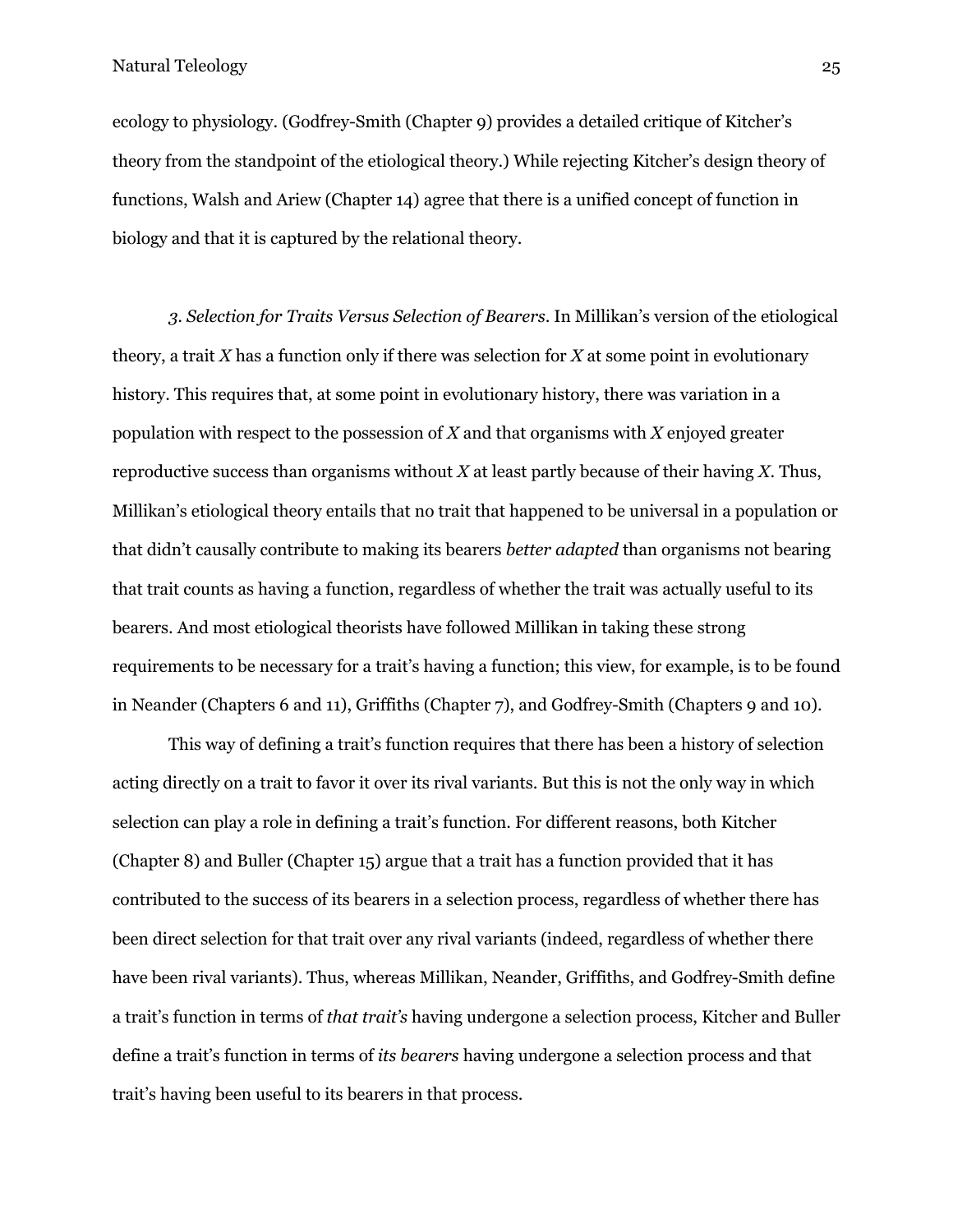*4. Levels of Functional Description*. Every functional trait produces numerous effects ranging from the proximal to the very remote, and to every one of which there corresponds a possible functional description of the trait. For example, chameleons possess specialized skin cells called "chromatophores," which contain granules of pigment, and a chameleon's famous ability to change color is autonomically brought about by the aggregation or dispersion of the pigment granules within these chromatophores (Cott, 1966). This rearrangement of pigment granules has the effect of making the chameleon's skin match the coloring of its arboreal surroundings. This, in turn, has the effect of camouflaging the chameleon, which in turn effects the avoidance of predation from the large birds and large lizards that typically prey on chameleons. Successful predation avoidance, in turn, has the effect of contributing to the fitness of chameleons. What is it the function of the chromatophores to do? Is it merely their function to rearrange pigment granules? Or is it to enhance the chameleon's fitness? Or is there a function of chromatophores corresponding to every effect in the series linking pigment rearrangement with fitness enhancement?

Millikan (Chapter 3) argues that each effect in such a series corresponds to a correct description of the function of the item that produces the series, since each effect in the series plays a role in explaining why members of that item's reproductively established family were successful under selection. So functional items rarely have unique functional descriptions, but rather as many correct functional descriptions as there are effects in the series that contributed to the successful reproduction of their family members. Millikan calls such series of effects the "serial functions" of an item.

Neander (Chapter 11) argues, in contrast, that a functional item has a "privileged" level of description, which corresponds to the level at which the item can be described as "malfunctioning." If someone's carotid artery were opened, there would be a relatively rapid failure of their heart's ability to circulate their blood, since they would soon lose their body's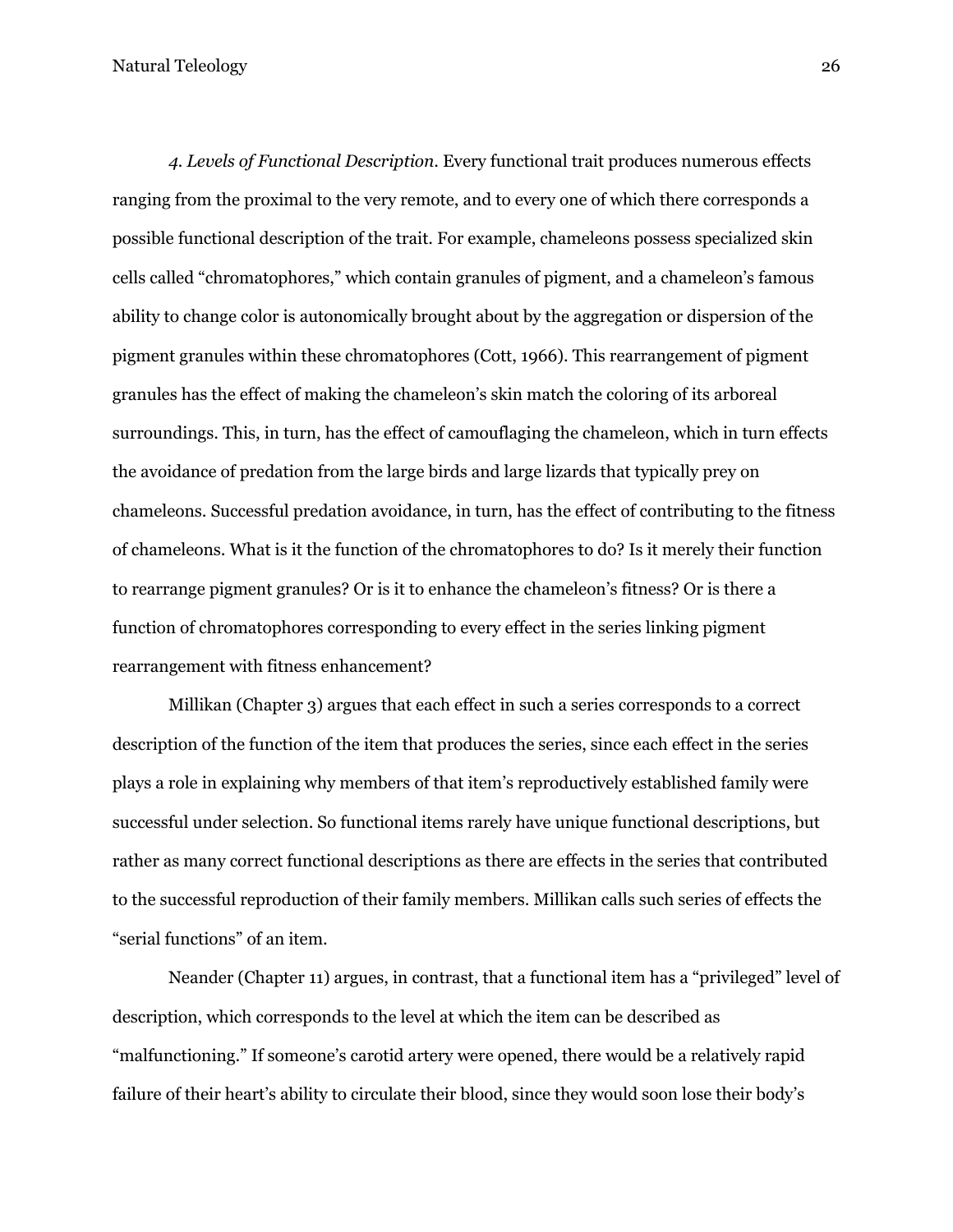blood supply through the opened artery. In such a case, however, we would not say that their heart had malfunctioned; for their heart continued to beat regularly, pumping their blood out through the opened artery. We would only say that someone's heart malfunctioned when it failed to produce the characteristic pumping action. Thus, Neander argues, "the function of the heart is to pump blood" is the "privileged" description of the heart's function, not "the function of the heart is to circulate the blood," since that is the description that corresponds to a description of the heart's malfunctioning. (In the context of a discussion of the functions of behavior control mechanisms, Buller (1997) defends a view very similar to Neander's.)

Goode and Griffiths (Chapter 12) respond to Neander by arguing that there are many levels at which selection processes can be described, ranging from a detailed description of the benefits of an organism's neuroanatomy to more general descriptions that consider the organism embedded in ever wider ecological systems in its environment. These different levels, they argue, are complementary, not mutually exclusive. And, since the function of a trait is its role in a selection process, there should be as many legitimate and complementary descriptions of a traitís functions as there are levels at which the selection of that trait can be described.

*5. Function and Design*. Millikan (Chapter 3) identifies the function of an item with what it was "designed to do," and takes the objective of a theory of biological functions to be explaining design in terms that do not presuppose an intelligent creator. But Millikan does not articulate what might be meant by "design" or the role that this plays in understanding an item's function. Kitcher (Chapter 8), on the other hand, defends a theory of functions that also identifies an item's function with what it was designed to do, but supplements that with an extended explanation of how natural selection is the source of biological design and how the phenomenon of design is related to that of function.

Allen and Bekoff (Chapter 13), however, argue that the identification of function with design is misguided. Function, they argue, should be seen as a necessary, but not sufficient,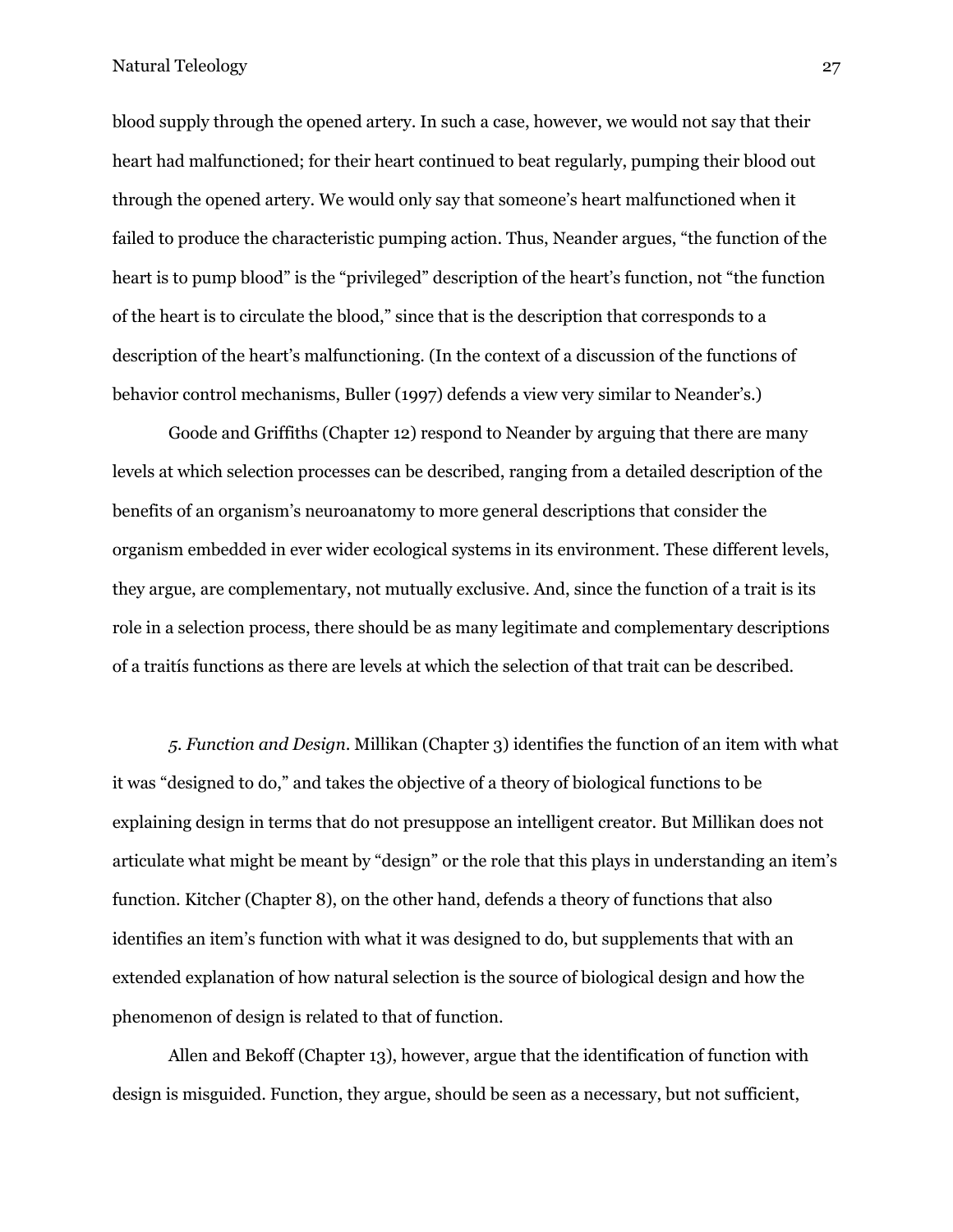condition for design. While defending an etiological theory of functions, they argue that a trait is not "designed" to perform its function unless it has undergone a history of modification under natural selection for enhanced performance of its functional role, in much the way that a rock is not "designed" to be a paperweight unless it has been modified (e.g. flattened on one side) for better performance as a paperweight, although it can have the function of being a paperweight without being modified. This view makes design a rarer biological phenomenon than function, and if correct would undermine efforts, like those of Kitcher, to define function in terms of design.

*6. Artifact Functions*. The analyses of the concept of function offered by Wright and Cummins are intended to apply equally to biological functions and artifact functions. If these analyses are rejected, however, the question arises as to whether a theory of biological functions can also extend to artifacts or whether a distinct account is required for artifact functions.

Even post-Wrightian etiological theorists disagree about the answer to this question. On Neander's etiological theory (Chapter 6), distinct accounts are required for biological and artifact functions. According to Neander, the function of a biological trait is the effect for which it was selected, whereas the function of an artifact is the effect that an agent *intends* it to have. One major difference, then, is that biological items have functions only when they are reproductions of items with similar effects, whereas artifacts can have functions without being reproductions at all. In contrast, Griffiths (Chapter 7) argues that his etiological theory can be smoothly extended to artifacts as well. According to Griffiths, even the original or prototypical tokens of artifacts *are* reproductions of a sort: they reproduce in actuality the effects that they had in the imaginations of their creators. Further, like traits with biological functions, artifact functions are the result of a selection process; but, whereas the selection process that determines biological functions is natural selection, the selection process that determines artifact functions is a process of selection among *hypothetical* alternative artifacts, each of which is hypothetically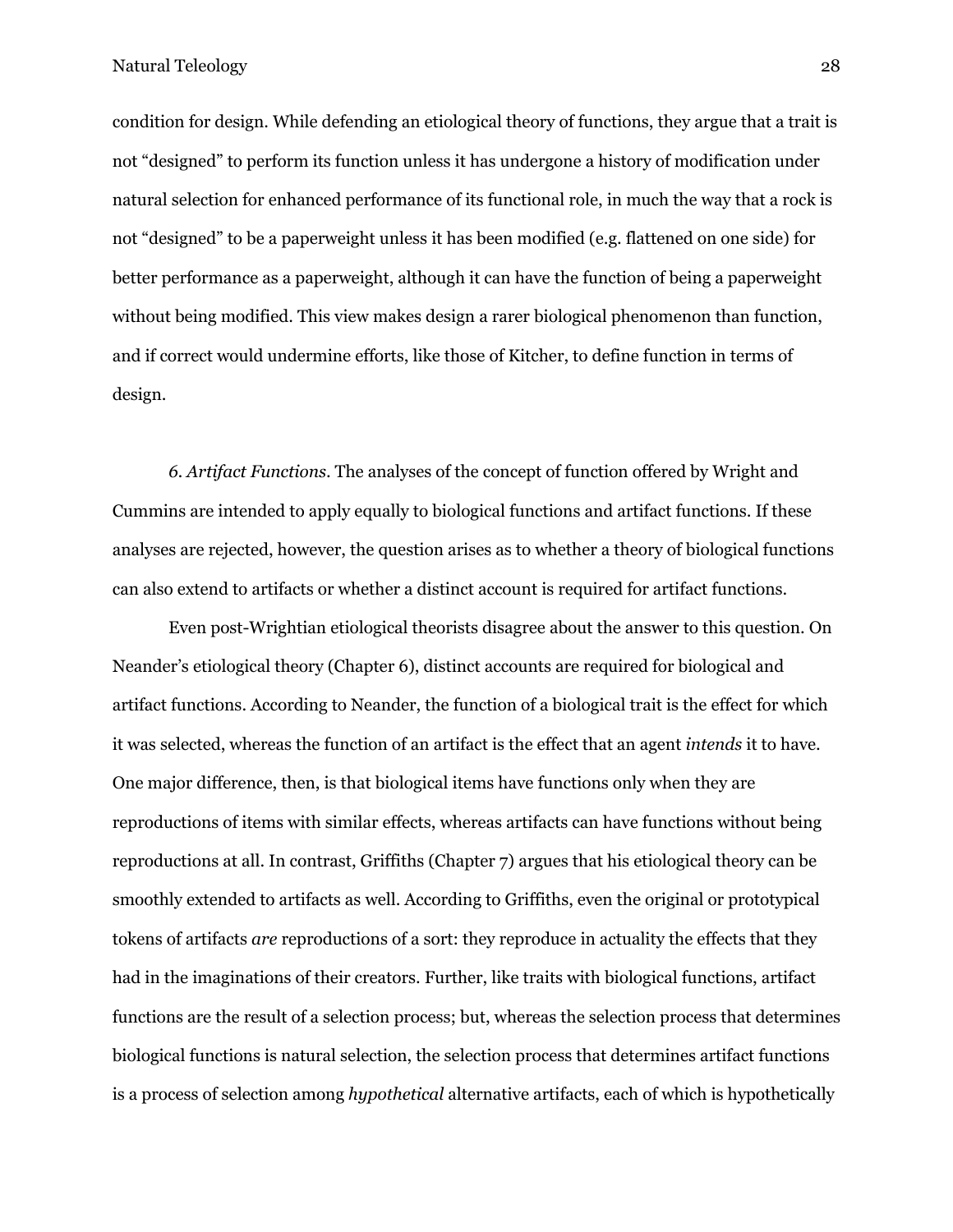capable of producing the desired functional effect. Neander (Chapter 6) rejects Griffiths' account, however, on the grounds that, in the case of some artifacts, there may be only one way to achieve the desired effect; so not all artifact functions are the result of selection among hypothetical alternatives.

Among the non-etiological theorists reprinted here, there are two proposals for a unified account of biological and artifact functions. Bigelow and Pargetter (Chapter 4), as we have seen, argue that a biological item has a function in virtue of having a *propensity* to contribute to survival under natural selection *because of* producing some effect. Similarly, they contend, an artifact has a function in virtue of having a propensity to survive a process of intentional selection by conscious agents because of its producing some desired effect (or because the selecting agents believe it will produce that desired effect). Of course, if the etiological critiques of Bigelow and Pargetter's theory of biological functions are correct, then their account fails to unify biological and artifactual functions by failing to provide a correct account of biological functions. Kitcher (Chapter 8), in contrast, argues simply that his equation of an item's function with what the item was designed to do provides a seamless unification of biological and artifactual functions. The only difference between biological and artifactual functions, according to Kitcher, is that natural selection is the source of design in the biological case and the intentions of agents are the source of design in the artifactual case. If Allen and Bekoff's (Chapter 13) arguments are right, however, the equation of function with design is no less problematic in the artifactual case than it is in the biological case, and Kitcher's proposed unification is unsuccessful.

## VII. Unconclusion

While the achievement of a near-consensus concerning how to understand the biological concept of function certainly represents progress in a field notorious for failing to produce any, much work still remains to be done by way of resolving the issues just discussed. Indeed,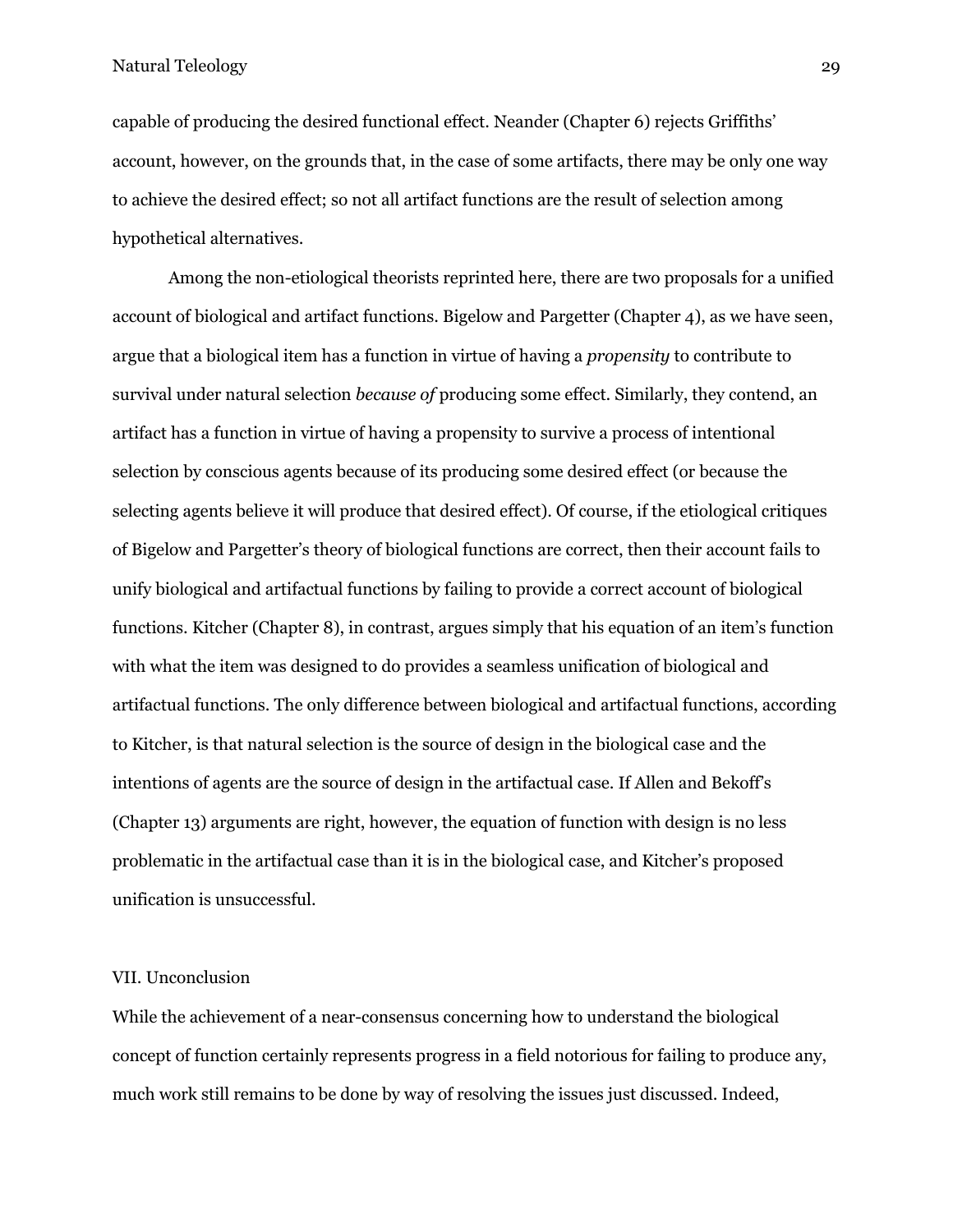resolution of these issues constitutes the major part of the agenda for continued philosophical work on the biological concept of function. Thus, although the essays reprinted in this volume do not solve all the problems regarding teleology in biology, they do, I believe, represent progress toward that goal and serve to point the direction in which future work should proceed if it is to be achieved.

### References

Boorse, C. (1976). Wright on functions. *Philosophical Review*, 85, 70-86.

- Buller, D. J. (1997). Individualism and evolutionary psychology (or: In defense of "narrow" functions). *Philosophy of Science*, 64, 74-95.
- Burtt, E. A. (1964). *The metaphysical foundations of modern physical science*. London: Routledge & Kegan Paul.
- Cott, H. B. (1966). *Adaptive coloration in animals*. London: Methuen.

Cummins, R. (1975). Functional analysis. *Journal of Philosophy*, 72, 741-765.

Dawkins, R. (1989). *The selfish gene* (2nd ed.). Oxford: Oxford University Press.

- Ghiselin, M. T. (1997). *Metaphysics and the origin of species*. Albany, NY: SUNY.
- Hempel, C. G. (1965). The logic of functional analysis. In *Aspects of scientific explanation* (pp. 297-330). New York: Free Press.
- Hempel, C. G., & Oppenheim, P. (1948). Studies in the logic of explanation. *Philosophy of Science*, 15, 135-175.

Hull, D. (1974). *Philosophy of biological science*. Englewood Cliffs, NJ: Prentice-Hall.

- Hull, D. L. (1989). Individuality and selection. In *The metaphysics of evolution* (pp. 89-109). Albany, NY: SUNY.
- Manning, R. N. (1997). Biological function, selection, and reduction. *British Journal for the Philosophy of Science*, 48, 69-82.

Matthews, M. R. (Ed.) (1989). *The scientific background to modern philosophy*. Indianapolis: